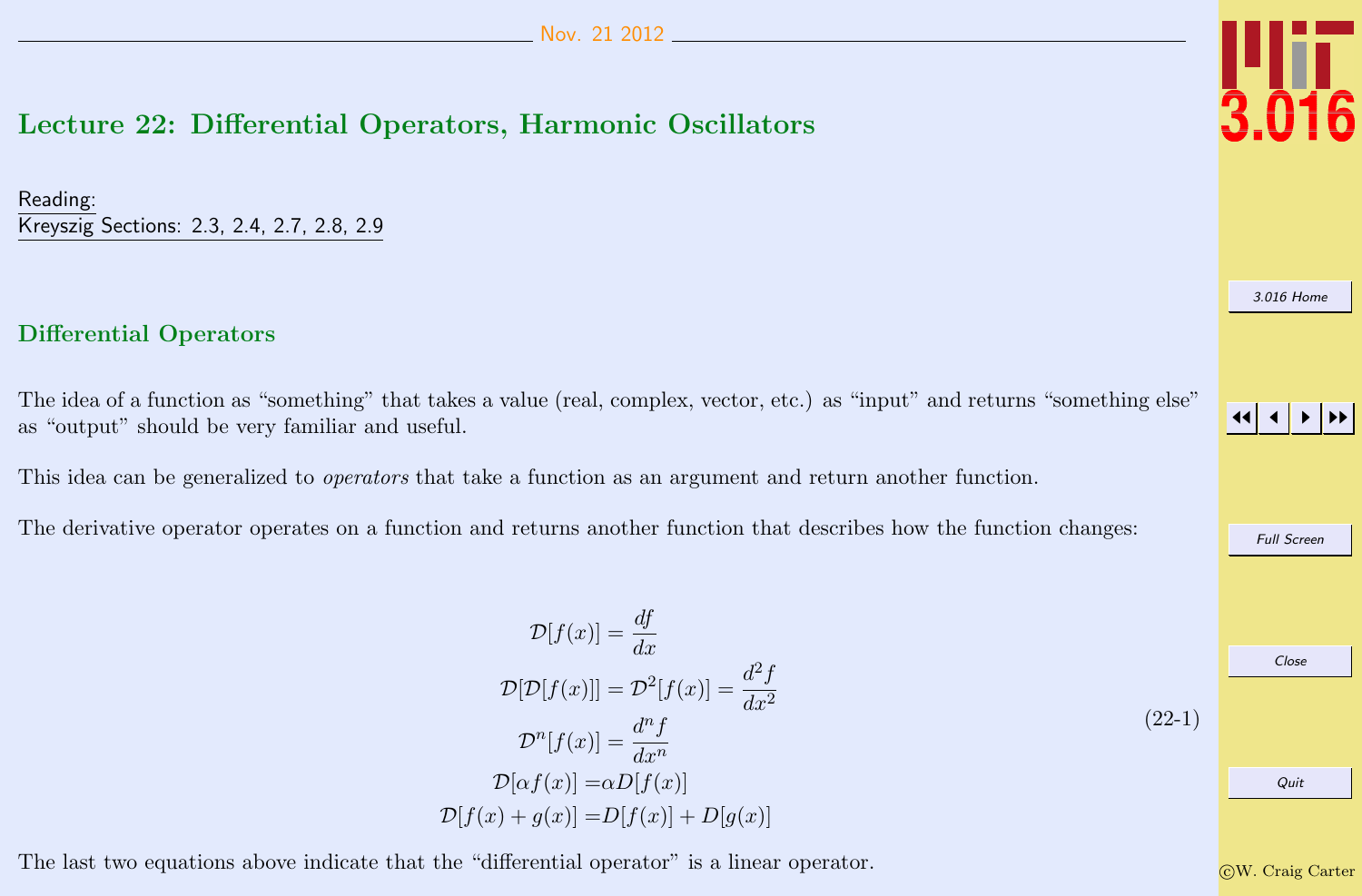<span id="page-1-0"></span>The integration operator is the right-inverse of D

 $\mathcal{D}[\mathcal{I}[f(x)]] = \mathcal{D}[\int f(x)dx]$  (22-2)

but is only the left-inverse up to an arbitrary constant.

Consider the differential operator that returns a constant multiplied by itself

$$
\mathcal{D}f(x) = \lambda f(x) \tag{22-3}
$$

which is another way to write the the homogeneous linear first-order ODE and has the same form as an eigenvalue equation. In fact,  $f(x) = \exp(\lambda x)$ , can be considered an *eigenfunction* of Eq. 22-3.

For the homogeneous second-order equation,

$$
\left(\mathcal{D}^2 + \beta \mathcal{D} - \gamma\right)[f(x)] = 0\tag{22-4}
$$

It was determined that there were two eigensolutions that can be used to span the entire solution space:

$$
f(x) = C_{+}e^{\lambda_{+}x} + C_{-}e^{\lambda_{-}x}
$$
\n(22-5)

Operators can be used algebraically, consider the inhomogeneous second-order ODE

$$
\left(a\mathcal{D}^2 + b\mathcal{D} + c\right)[y(x)] = x^3\tag{22-6}
$$

By treating the operator as an algebraic quantity, a solution can be found<sup>12</sup>

$$
y(x) = \left(\frac{1}{aD^2 + bD + c}\right) [x^3]
$$
  
=  $\left(\frac{1}{c} - \frac{b}{c^2}D + \frac{b^2 - ac}{c^3}D^2 - \frac{b(b^2 - 2ac)}{c^3}D^3 + \mathcal{O}(D^4)\right) x^3$   
=  $\frac{x^3}{c} - \frac{3bx^2}{c^2} + \frac{6(b^2 - ac)x}{c^3} - \frac{6b(b^2 - 2ac)}{c^4}$  (22-7)

<sup>12</sup>This method can be justified by plugging back into the original equation and verifying that the result is a solution.

c W. Craig Carter



[3.016 Home](http://pruffle.mit.edu/3.016-2012/)

JJ J I II

Full Screen

Close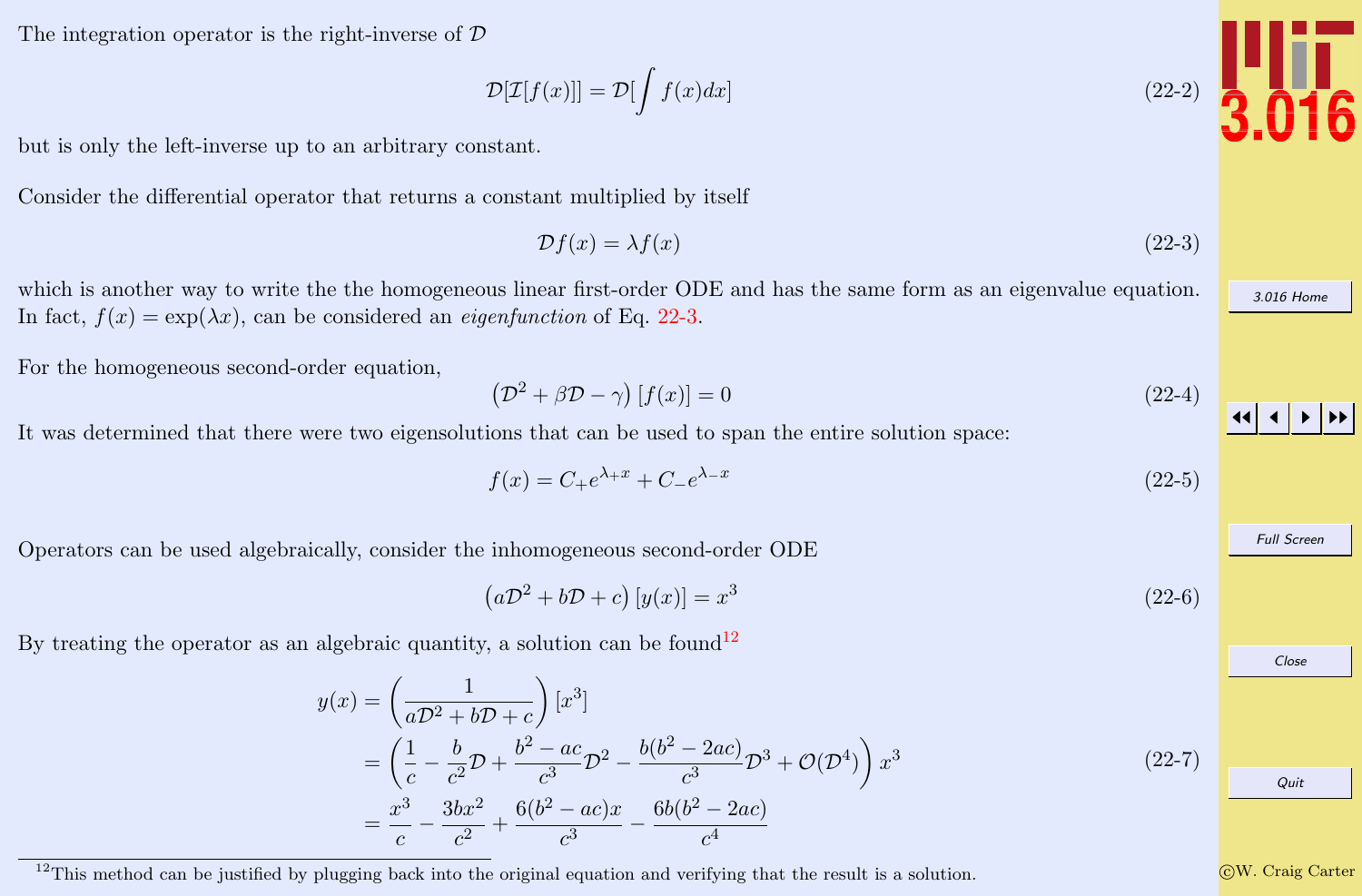<span id="page-2-0"></span>which solves Eq. [22-6.](#page-1-0)

The Fourier transform is also a linear operator:

$$
\mathcal{F}[f(x)] = g(k) = \frac{1}{\sqrt{2\pi}} \int_{-\infty}^{\infty} f(x)e^{ikx} dx
$$

$$
\mathcal{F}^{-1}[g(k)] = f(x) = \frac{1}{\sqrt{2\pi}} \int_{-\infty}^{\infty} g(k)e^{-ikx} dk
$$

Combining operators is another useful way to solve differential equations. Consider the Fourier transform,  $F$ , operating on the differential operator, D:

$$
\mathcal{F}[\mathcal{D}[f]] = \frac{1}{\sqrt{2\pi}} \int_{-\infty}^{\infty} \frac{df(x)}{dx} e^{ikx} dx \qquad (22-9)
$$

Integrating by parts,

$$
=\frac{1}{\sqrt{2\pi}}f(x)\Big|_{x=-\infty}^{x=\infty}-\frac{ik}{\sqrt{2\pi}}\int_{-\infty}^{\infty}f(x)e^{ikx}dx
$$
\n(22-10)

If the Fourier transform of  $f(x)$  exists, then typically<sup>13</sup> lim<sub>x→±∞</sub>  $f(x) = 0$ . In this case,

$$
\mathcal{F}[\mathcal{D}[f]] = -ik\mathcal{F}[f(x)]\tag{22-11}
$$

and by extrapolation:

$$
\mathcal{F}[\mathcal{D}^2[f]] = -k^2 \mathcal{F}[f(x)]
$$
  
\n
$$
\mathcal{F}[\mathcal{D}^n[f]] = (-1)^n n^n k^n \mathcal{F}[f(x)]
$$
\n(22-12)

#### Operational Solutions to ODEs

Consider the heterogeneous second-order linear ODE which represent a forced, damped, harmonic oscillator that will be discussed later in this lecture.

$$
M\frac{d^2y(t)}{dt^2} + V\frac{dy(t)}{dt} + K_s y(t) = \cos(\omega_o t)
$$
 (22-13)



 $(22-8)$ 

[3.016 Home](http://pruffle.mit.edu/3.016-2012/)

JJ J I II Full Screen Close Quit

c W. Craig Carter

<sup>&</sup>lt;sup>13</sup> It is not necessary that  $\lim_{x\to\pm\infty} f(x) = 0$  for the Fourier transform to exist but it is satisfied in most every case. The condition that the Fourier transform exists is that  $\int_{-\infty}^{\infty} |f(x)| dx$  exists and is bounded.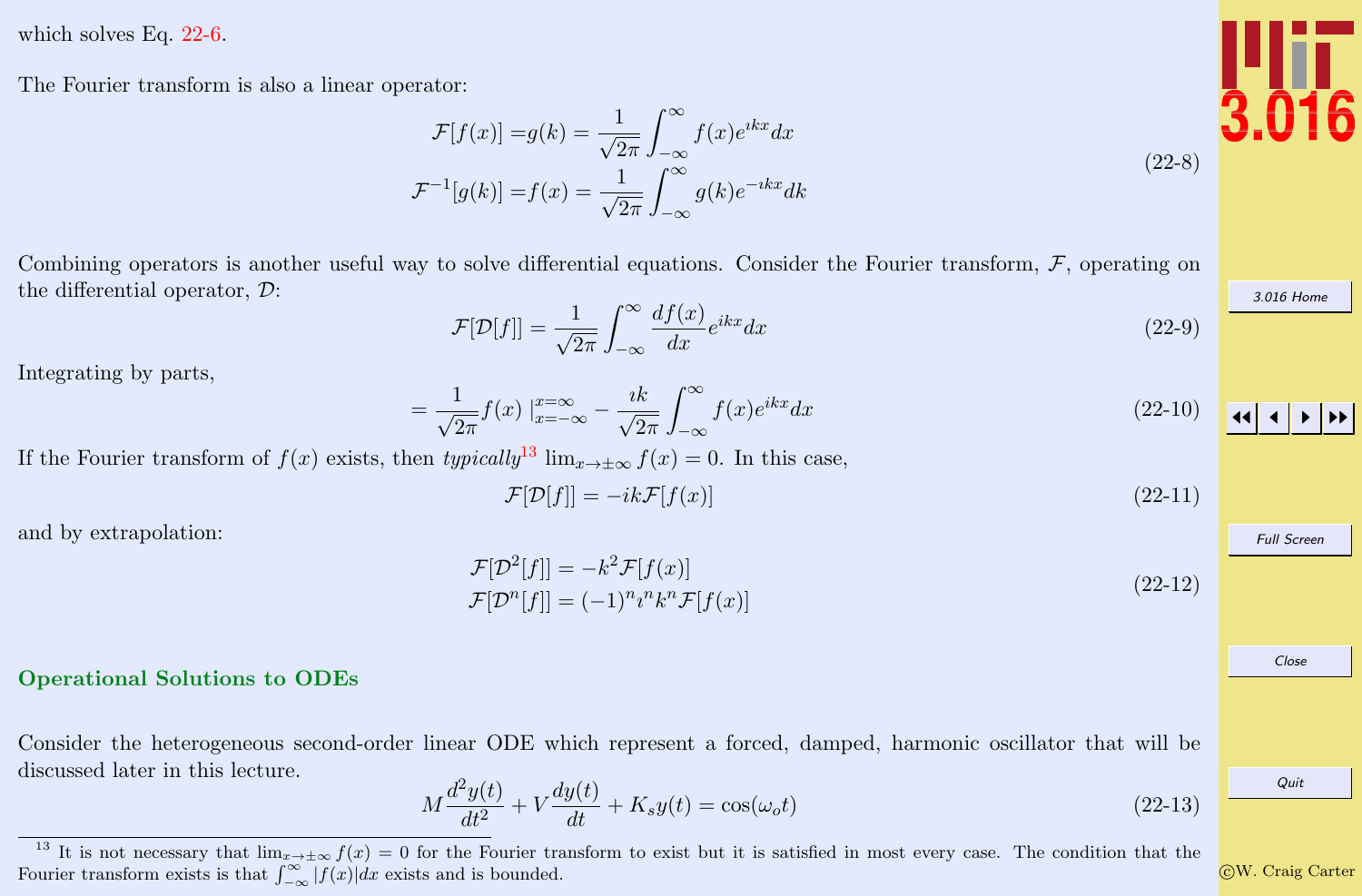$-W\omega^2\mathcal{F}[y] - \imath\omega V\mathcal{F}[y] + K_s\mathcal{F}[y] = \sqrt{\frac{\pi}{2}}$  $\frac{\pi}{2} [\delta(\omega - \omega_o) + \delta(\omega + \omega_o)]$ 

because the Dirac Delta functions result from taking the Fourier transform of  $cos(\omega_0 t)$ .

Equation 22-14 can be solved for the Fourier transform:

$$
\mathcal{F}[y] = \sqrt{\frac{-\pi}{2}} \frac{\left[\delta(\omega - \omega_o) + \delta(\omega + \omega_o)\right]}{M\omega^2 + i\omega V - K_s}
$$
\n(22-15)

In other words, the particular solution Eq. [22-13](#page-2-0) can be obtained by finding the function  $y(t)$  that has a Fourier transform equal the the right-hand-side of Eq. 22-15–or, equivalently, operating with the inverse Fourier transform on the right-hand-side of Eq. 22-15.

MATHEMATICAR does have built-in functions to take Fourier (and other kinds of) integral transforms. However, using operational calculus to solve ODEs is a bit clumsy in MATHEMATICA $\mathbb R$ . Nevertheless, it may be instructive to force it—if only as an an example of using a good tool for the wrong purpose.

<span id="page-3-0"></span>Apply a Fourier transform (mapping from the time (t) domain to a frequency ( $\omega$ ) domain) to both sides of [22-13:](#page-2-0)

$$
\begin{array}{c} \n 1111 \\
 3.016\n \end{array}
$$

[3.016 Home](http://pruffle.mit.edu/3.016-2012/)

Full Screen

Close Quit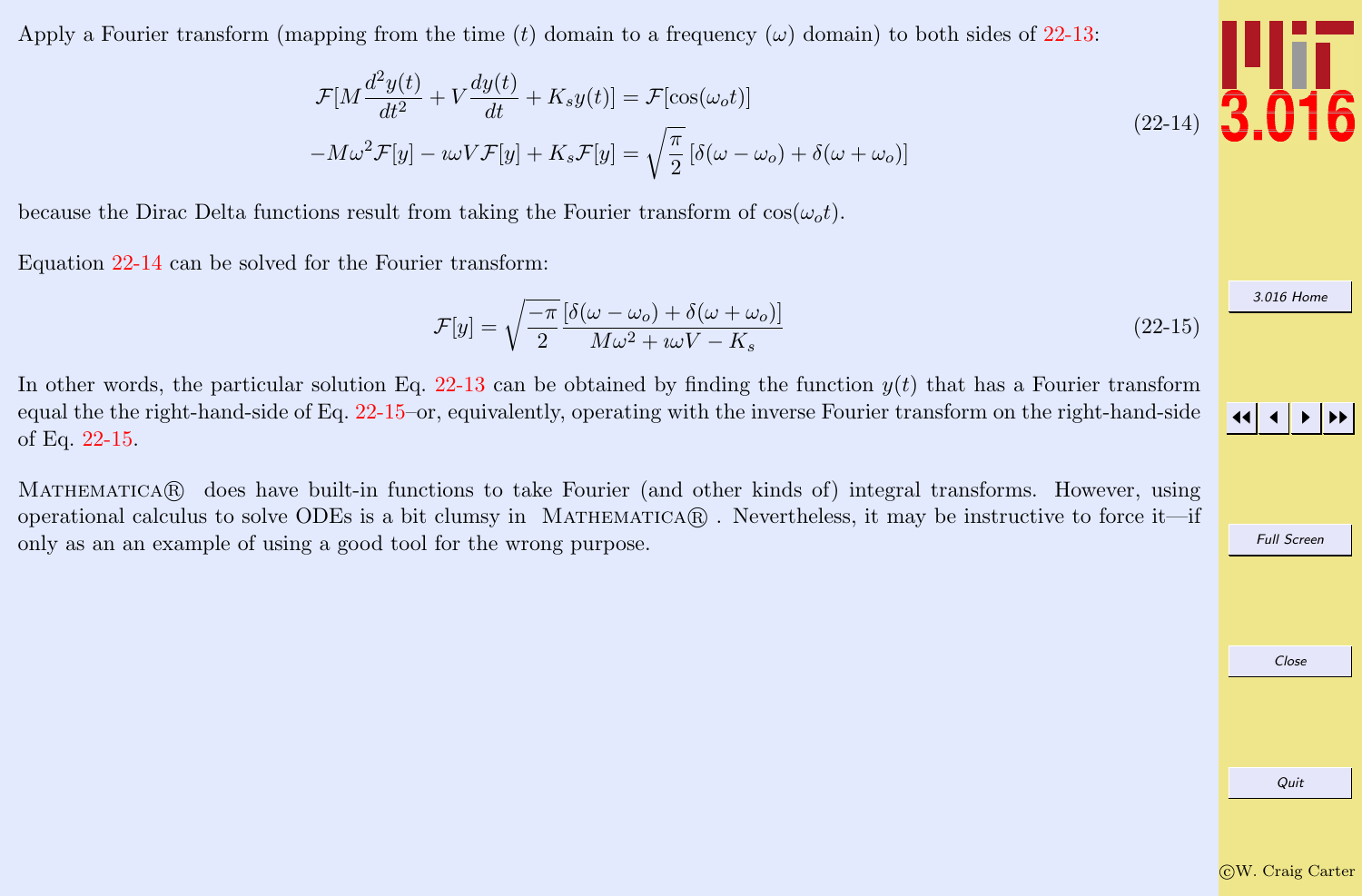Quit

<span id="page-4-0"></span>Lecture 22 MATHEMATICA(R) Example 1 [notebook \(non-evaluated\)](http://pruffle.mit.edu/3.016-2012/Notebooks/L22/Lecture-22.nb) [pdf \(evaluated, color\)](http://pruffle.mit.edu/3.016-2012/pdf/L22/Lecture-22-1-COL.pdf) [pdf \(evaluated, b&w\)](http://pruffle.mit.edu/3.016-2012/pdf/L22/Lecture-22-1-BW.pdf) [html \(evaluated\)](http://pruffle.mit.edu/3.016-2012/html/Lecture-22/HTMLLinks/index_1.html)

Linear Operators and Derivatives

Does Mathematica apply the Fourier Transform/Derivative Rule Automagically?

Does Mathematica apply the rules according

 $FourierTransform$ **D** $[$ **f** $[$ **x** $]$ ,  $\{$ **x**, **1** $]$ , **x**, **k** $]$ 

 $\frac{d}{dx} p[x, x, k]/$ . DistributeRule //. **ConstantRule**

A check is made to see if FourierTransform obeys the rules of a linear operator (Eq. [22-1\)](#page-0-0) and define rule-patterns for those cases where it doesn't.

- 1: As of MATHEMATICA(R) 5.0, FourierTransform automatically implements Eqs. [22-12.](#page-2-0)
- 2: However, this will demonstrate that the "distribution-rule" isn't implemented automatically (n.b., although Distribute would implement this rule).
- A: Define rules so that the FourierTransform acts as a linear functional operator (definitions suppressed in class-notes). ConstantRule is an example of a RuleDelayed ( $:$ ) that will allow replacement with patterns that will be evaluated when the rule is applied with ReplaceAll  $( / . )$ ; in this case, a Condition  $\binom{1}{i}$  is appended to the rule so that those cofactors which don't depend on the transformation variable,  $x$ , can be identified with  $\mathsf{FreeQ}$  and those that depend on  $x$  can be identified with MemberQ. DistributeRule uses Distribute to replace the Fourier transform of a sum with a sum of Fourier transforms.
- 4–5: The linear rules are dispatched by a ReplaceRepeated  $(\frac{7}{1})$  that will continue to use the replacement until the result stops changing. These are examples of  $\mathcal{F}[aq(x)] = a\mathcal{F}[q(x)]$  and  $\mathcal{F}[aq(x) + bh(x)] = a\mathcal{F}[q(x)] + b\mathcal{F}[h(x)].$

# [3.016 Home](http://pruffle.mit.edu/3.016-2012/)

#### Full Screen

Close

JJ J I II

#### to the Fourier Transform being a linear operator?  $FourierTransform$  $\mathbf{a} \mathbf{f}[x] + \mathbf{b}\mathbf{g}[x], x, k$ Apparently not--so we make some rules that can be applied. It may be instructive to see how to do this. **A [Two rules are defined for Linear](http://pruffle.mit.edu/3.016-2012/html/Lecture-22/HTMLLinks/index_1.html) Operators 4**  $FourierTransform$ **a g@xD f@xD , x, kD êê. ConstantRule FourierTransform@**  $ax f[x] + b v[x] g[x] + b v[x]$

**5**



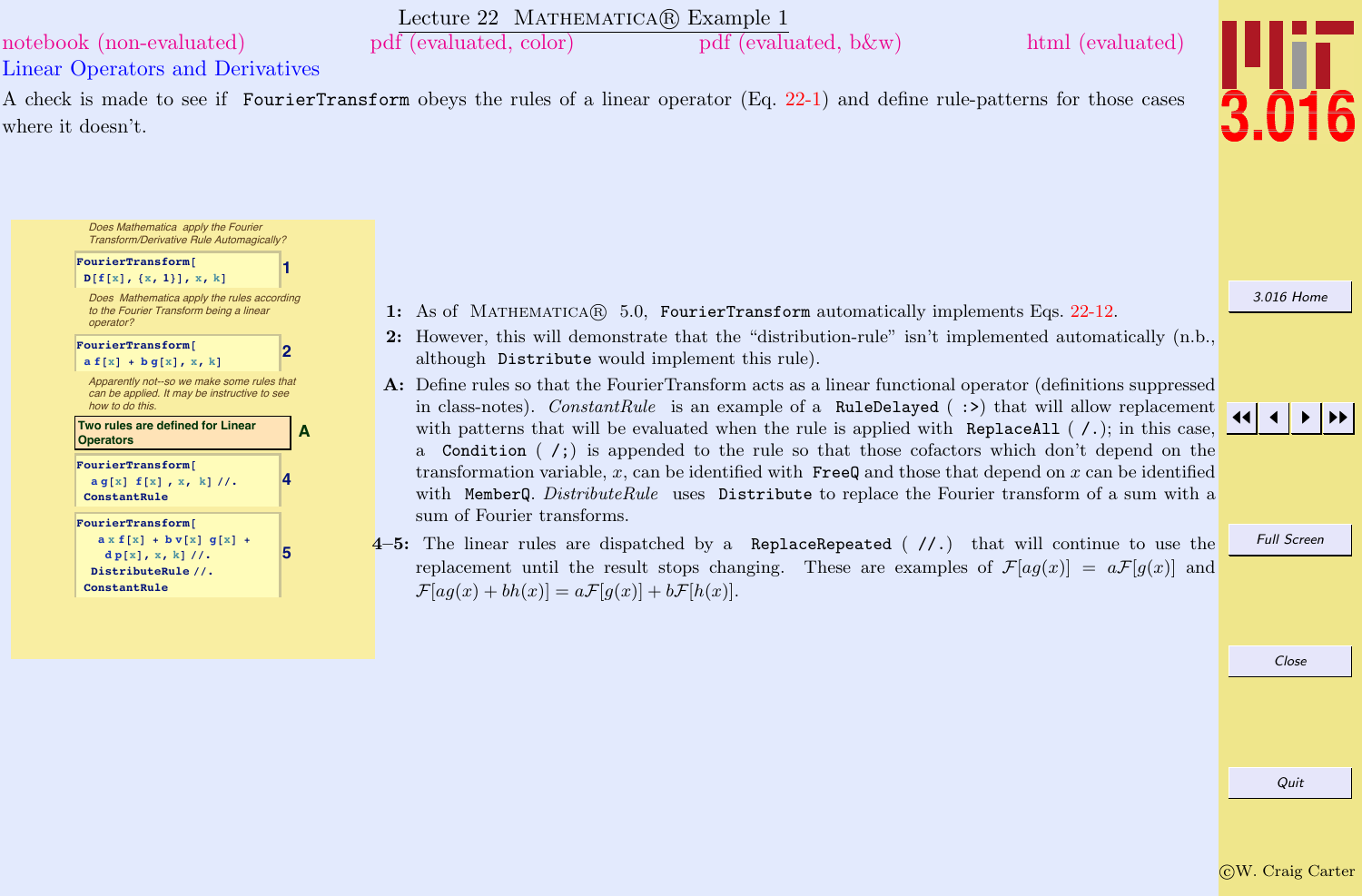Lecture 22 MATHEMATICA(R) Example 2

<span id="page-5-0"></span>[notebook \(non-evaluated\)](http://pruffle.mit.edu/3.016-2012/Notebooks/L22/Lecture-22.nb) [pdf \(evaluated, color\)](http://pruffle.mit.edu/3.016-2012/pdf/L22/Lecture-22-2-COL.pdf) [pdf \(evaluated, b&w\)](http://pruffle.mit.edu/3.016-2012/pdf/L22/Lecture-22-2-BW.pdf) [html \(evaluated\)](http://pruffle.mit.edu/3.016-2012/html/Lecture-22/HTMLLinks/index_2.html)

Fourier Transforming the Linear-Damped-Forced Harmonic Oscillator Equation into the Frequency Domain

or  $ma + \eta v + kx = m\ddot{x} + \eta \dot{x} + kx$ 

Here is the second-order ODE for a damped

 $\texttt{Viscosity}~\texttt{y}'$  [t] + Mass  $\texttt{y}''$  [t] Let's Fourier Transform the left-hand side of

And now Fourier Transform the right-hand [side for a prototype "forced" oscillator with an](http://pruffle.mit.edu/3.016-2012/html/Lecture-22/HTMLLinks/index_2.html) arbitary frequency  $\omega$ 0. (i.e., K v" + n v' + m v

**3 rhs <sup>=</sup> FourierTransform@**  $\cos \left[\omega 0 \pm \right]$ ,  $\pm$ ,  $\omega$ ]

**1**

**2**

harmonic oscillator

a second-order ODE:

 $FrrODE2nd = Factor$ **FourierTransform@ ODE2nd,**  $t$ ,  $\omega$ ]  $\frac{1}{t}$ . DistributeRule //. **ConstantRule**

 $Mass D[y[t], {t, 2}]$  +  $V$ **iscosity**  $D[Y[t], t]$  +  $SpringK$   $y$   $[t]$ SpringK  $y[t]$  +

**ODE2nd =**

**D**

 $= cos(\omega 0 t)$ 

The left- and right-hand sides of the damped harmonic oscillator ODE are Fourier transformed, producing an algebraic equation between the the solution in Fourier-space and the Fourier k-parameter.

> 1: This is the linear second-order for the "internal forcing" term of the harmonic oscillator. One could read this equation as Inertial Force+Frictional Force+Force to Restore to Minimal Potential Energy

> 2: Fourier transforming (with FourierTransform) into the time domain converts the differential equa-

3: If there is no "external force" on the harmonic oscillator, then the sum of the internal forces is zero. For the periodically-forced harmonic-oscillator, the right-hand-side of the equation can be expanded in a Fourier series. Here is a prototype of a right-hand-side,  $\cos(\omega_o t)$ , where  $\omega_o$  is the forcing frequency. The forced-damped linear equation in the time-domain is obtained by transforming the

tion in the space domain into an algebraic equation in the time-domain.

external forces, or right-hand-side, of the harmonic oscillator.



[3.016 Home](http://pruffle.mit.edu/3.016-2012/)



## JJ J I II

Full Screen

Close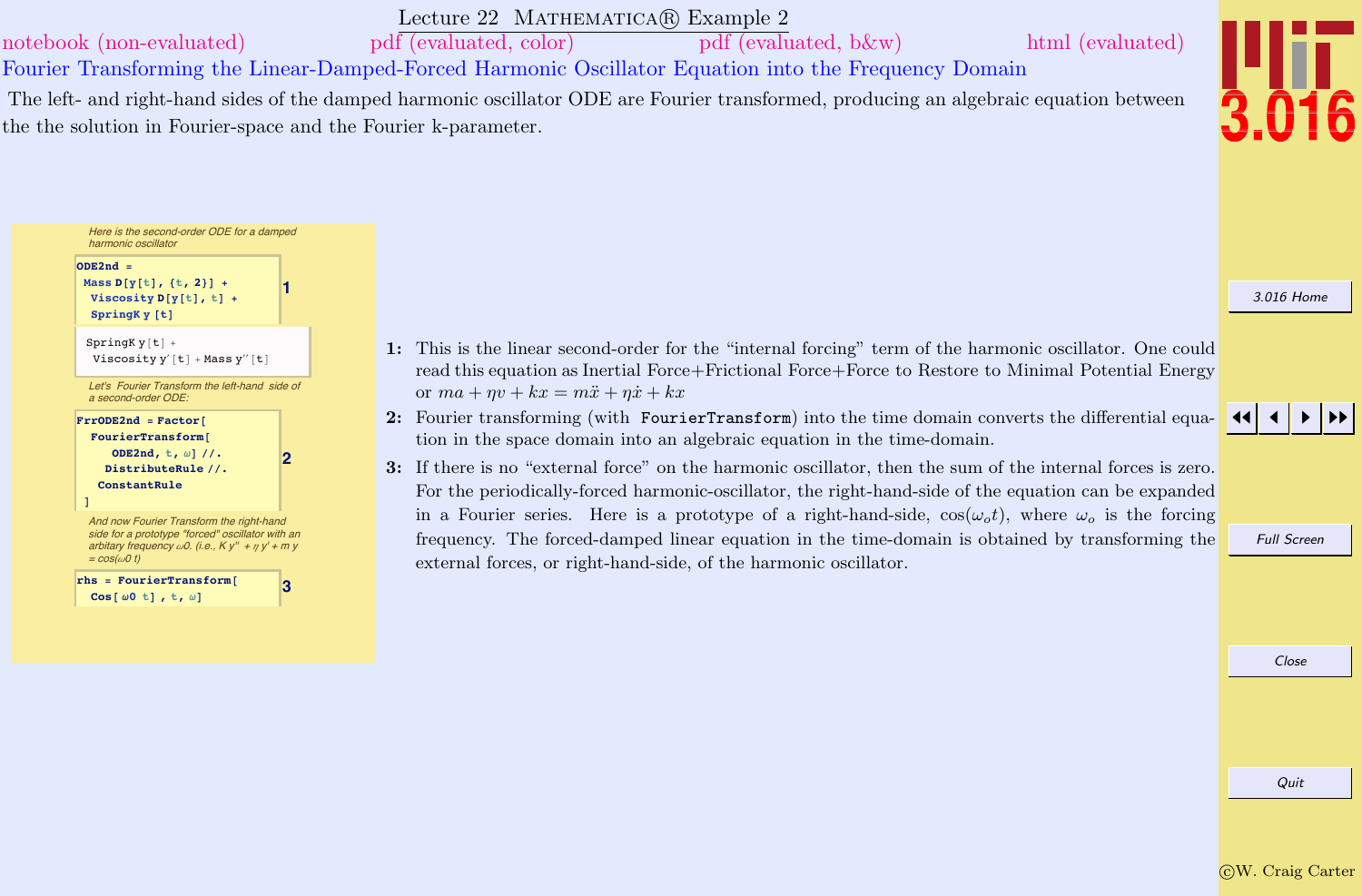### <span id="page-6-0"></span>[notebook \(non-evaluated\)](http://pruffle.mit.edu/3.016-2012/Notebooks/L22/Lecture-22.nb) [pdf \(evaluated, color\)](http://pruffle.mit.edu/3.016-2012/pdf/L22/Lecture-22-3-COL.pdf) [pdf \(evaluated, b&w\)](http://pruffle.mit.edu/3.016-2012/pdf/L22/Lecture-22-3-BW.pdf) [html \(evaluated\)](http://pruffle.mit.edu/3.016-2012/html/Lecture-22/HTMLLinks/index_3.html)

**ftsol =**

Lecture 22 MATHEMATICA(R) Example 3

Fourier Transform Solution to the Damped-Forced Linear Harmonic Oscillator

**1**

**2**

**3**

**5**

The harmonic oscillator is algebraically solved in the time-domain, and then the solution is back-transformed into the real-space domain.



[3.016 Home](http://pruffle.mit.edu/3.016-2012/)

#### **w0 > 0 && Mass > 0 && Viscosity > 0 && SpringK > 0; FullSimplify@ [InverseFourierTransform](http://pruffle.mit.edu/3.016-2012/html/Lecture-22/HTMLLinks/index_3.html)@ FourierTransform** $[y[t], t$ ,  $\omega$ <sup>[</sup> $\theta$ ] /. Flatten<sup>[ftsol]</sup>,  $\omega$ , **t**], Assumptions  $\rightarrow$

**DampedHOAssumptionsD**

**Solve@FrrODE2nd <sup>ã</sup> rhs,**  $FourierTransform$ **<sup>y</sup>@tD, t, <sup>w</sup>DD**

**DampedHOAssumptions =**

```
4
GenSol = DSolveMass D[y[t], {t, 2}] +
   Viscosity D[y[t], t] +
    SpringKy[t] =Cos@wo tD, y@tD, tD
FullSimplify@
```
#### $\mathbf{v}$ [t] /. **Flatten** [GenSol],  $\text{Assumptions} \rightarrow$ **DampedHOAssumptionsD**

- 1: Solve is used to find the algebraic solution to the Fourier-transformed solution to the harmonic oscillator.
- 2: DampedHOAssumptions is a collection of physical solution that will be passed to FullSimplify.
- 3: The real-space solution is obtained with InverseFourierTransform operating on the general form FourierTransform[y[t], t,  $\omega$ ] as a pattern-replacement for the rule obtained by Solve. This produces only the particular solution (i.e., the homogeneous solutions that depend on undetermined constants is not part of the particular solution.)
- 4–5: Here, DSolve is used to produced the full solution for comparison to the Fourier technique. It is the solution to the homogeneous equation plus the particular solution that was obtained by the Fourier transform method. The solution is extracted from the solution-rule and simplified with the DampedHOAssumptions.



Full Screen

Close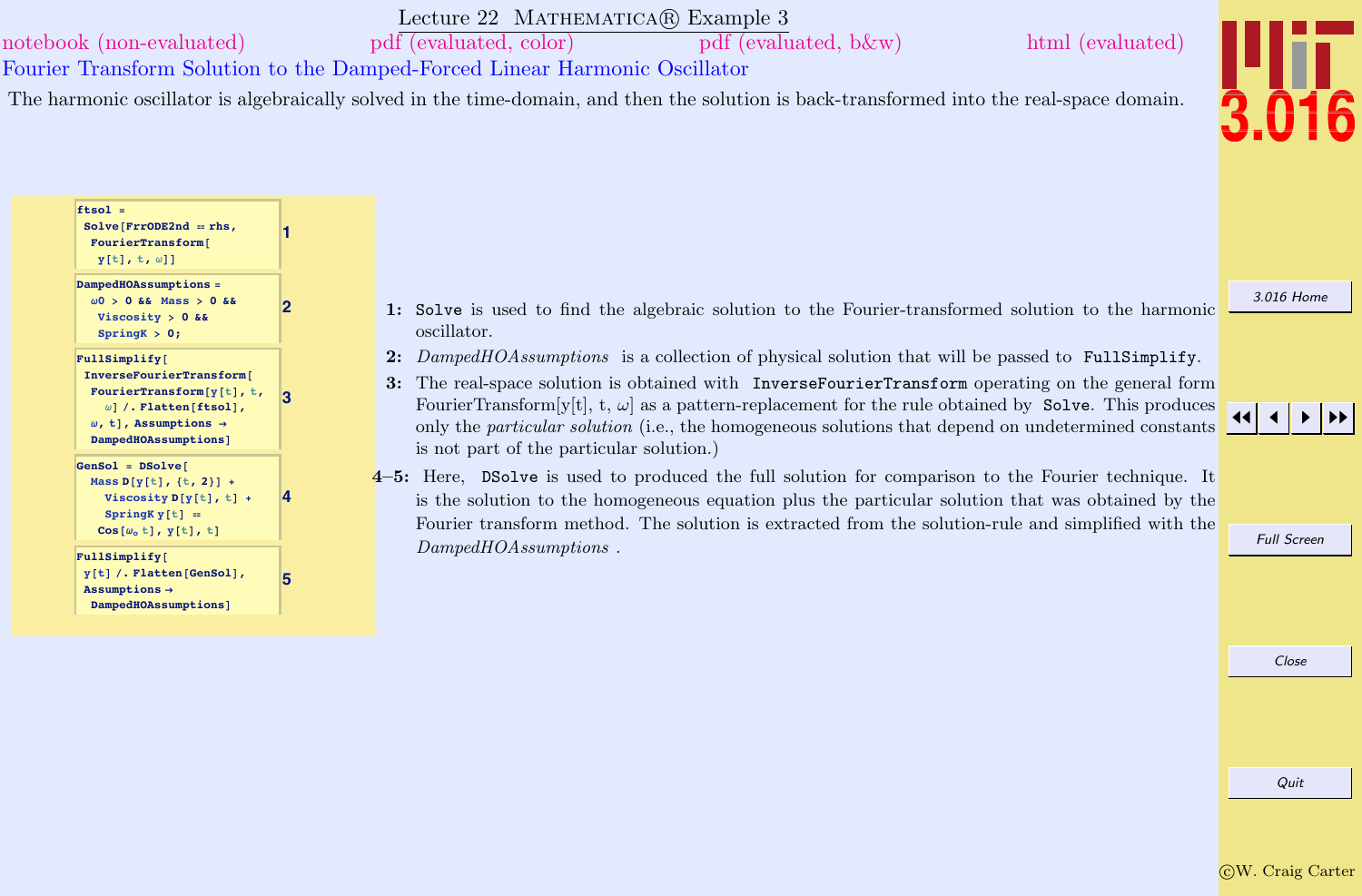### <span id="page-7-0"></span>Functionals and the Functions that Minimize Them:Breaking the Cycle of Derivative and Function Minimization

Equally powerful is the concept of a functional which takes a function as an argument and returns a value. For example  $\mathcal{S}[y(x)]$ , defined below, operates on a function  $y(x)$  and returns its surface of revolution's area for  $0 < x < L$ :

$$
S[y(x)] = 2\pi \int_0^L y \sqrt{1 + \left(\frac{dy}{dx}\right)^2} dx
$$
\n(22-16)

This is the functional to be minimized for the question, "Of all surfaces of revolution that span from  $y(x = 0)$  to  $y(x = L)$ . which is the  $y(x)$  that has the smallest surface area?"

This idea of finding "which function maximizes or minimizes something" can be very powerful and practical.

Suppose you are asked to run an "up-hill" race from some starting point  $(x = 0, y = 0)$  to some ending point  $(x = 1, y = 1)$ and there is a ridge  $h(x, y) = x^2$ . Of all the possible routes, which is the shortest route  $y(x)$ ? The solution  $y(x)$  is called the geodesic.

As an introductory example, we write a functional that returns a scalar length associated with a curve  $y(x)$  that starts at  $x<sub>b</sub>$ and terminates at  $x<sub>b</sub>$ .

$$
F[y(x)] = \int_{(x_b, y(x_b))}^{(x_e, y(x_e))} ds = \int_{(x_b, y(x_b))}^{(x_e, y(x_e))} \sqrt{dx^2 + dy^2} = \int_{x_b}^{x_e} \sqrt{1 + \left(\frac{dy}{dx}\right)} dx
$$
\n(22-17)

In Equation 22-17, F takes any  $y(x)$  (with some technical restrictions, such as integrability) and returns the arc-length associated with that  $y(x)$  between two fixed points. The geodesic is defined by the function that minimizes Equation 22-17



[3.016 Home](http://pruffle.mit.edu/3.016-2012/)

JJ J I II

Full Screen

Close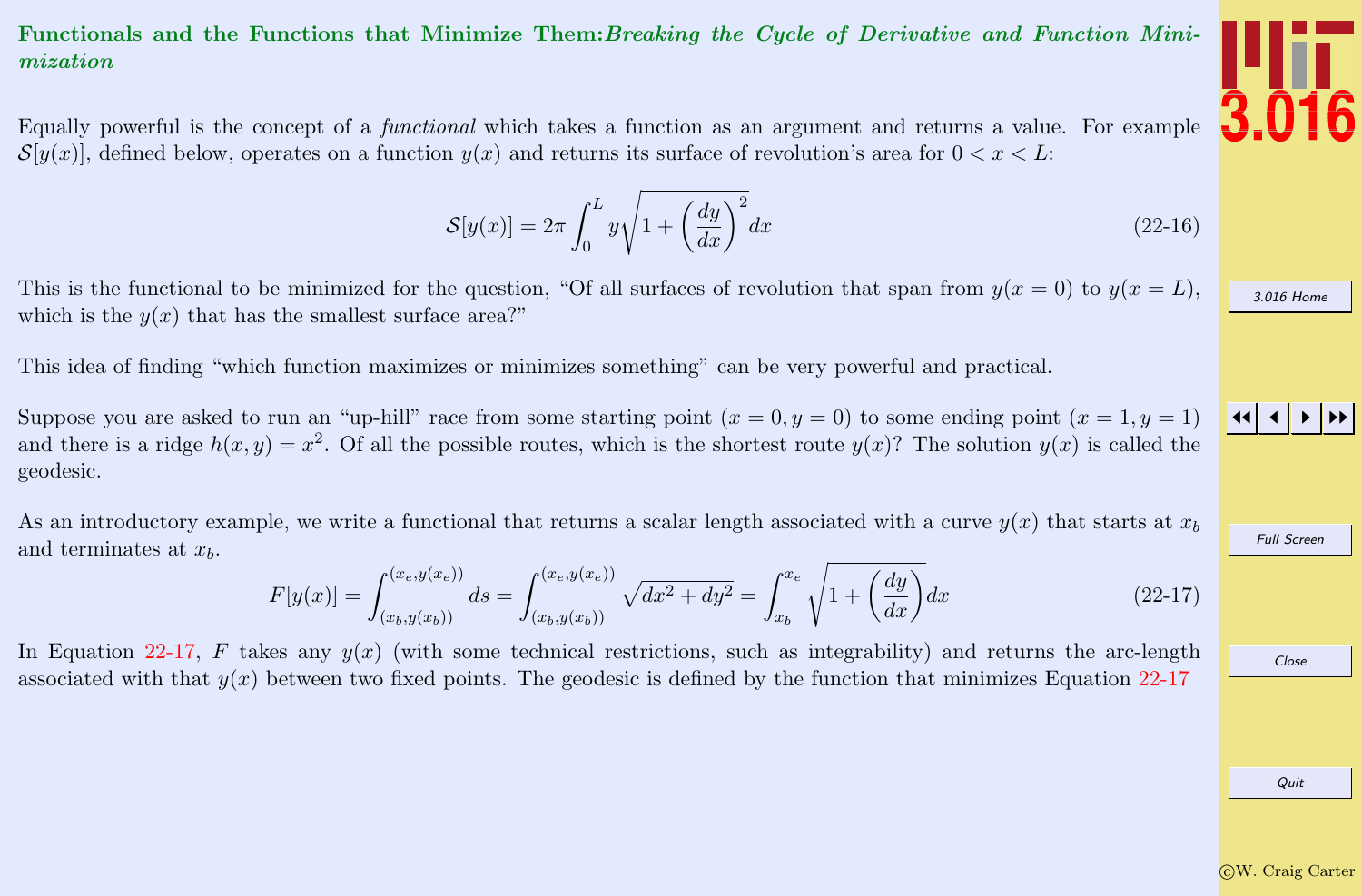<span id="page-8-0"></span>

These problems have some similarity to extrema in basic calculus—what is the parameter, variable, or point at which a given function is a maximum or a minimum. However, there is an important difference in the nature of the question that is being asked—what is the function that minimizes or maximizes a given functional. For basic calculus, the solution, or solutions, come from domain of possible solutions is the domain x over which the function  $f(x)$  is defined (a line). In multivariable calculus, the solution(s) typically come from areas, volumes, and higher-dimensional spaces. For functionals, the solutions come from a "much larger" space. There is no obvious way to enumerate the set of trajectories that begin and end at a given point; such functions are uncountable.



[3.016 Home](http://pruffle.mit.edu/3.016-2012/)

JJ J I II

Full Screen

Close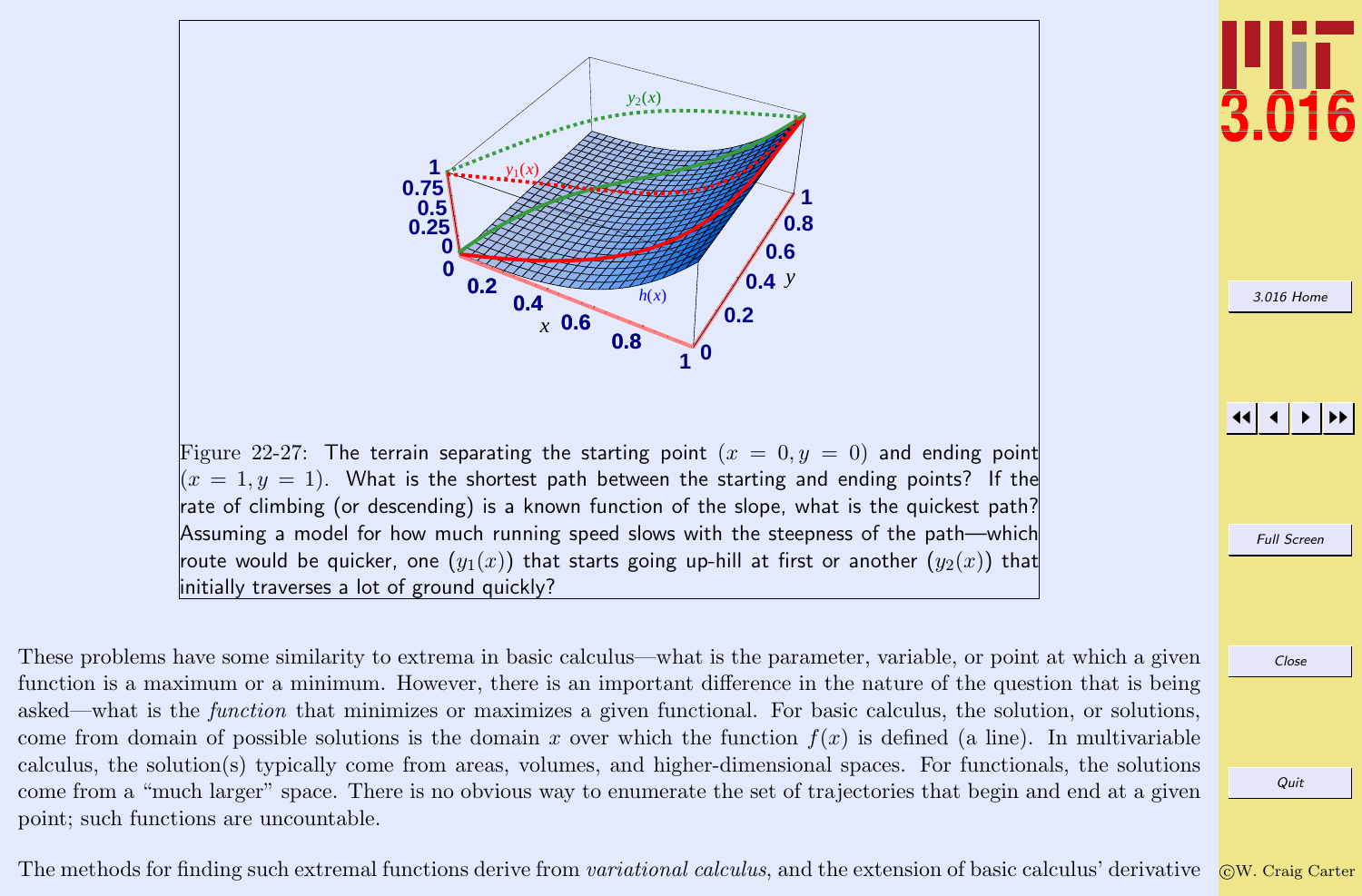<span id="page-9-0"></span>to functionals is called the variational derivative.

#### Introduction to Variational Calculus: Variation of Parameters

To introduce the idea of variational calculus, we will minimize the functional Equation [22-17,](#page-7-0) but only for an enumerable set of functions.

Suppose the starting point is  $x_b, y(x_b)$  = (0,0) and the ending point is (1,1). Instead of choosing from all functions that connect the two points, we consider a smaller set of quadratic polynomials:

$$
y(x) = a + bx + cx^2
$$
 (22-18)

The two boundary conditions  $x_b$  and  $x_e$  constrain two of the three parameters  $(a, b, c)$ . Inserting Equation 22-18 into Equation [22-17,](#page-7-0) the problem is reduced to a basic calculus problem of minimizing over a single variable (e.g., b if the boundary conditions are used to solve for a and c). This method is demonstrated in the following examples.



Close

Full Screen

JJ J I II

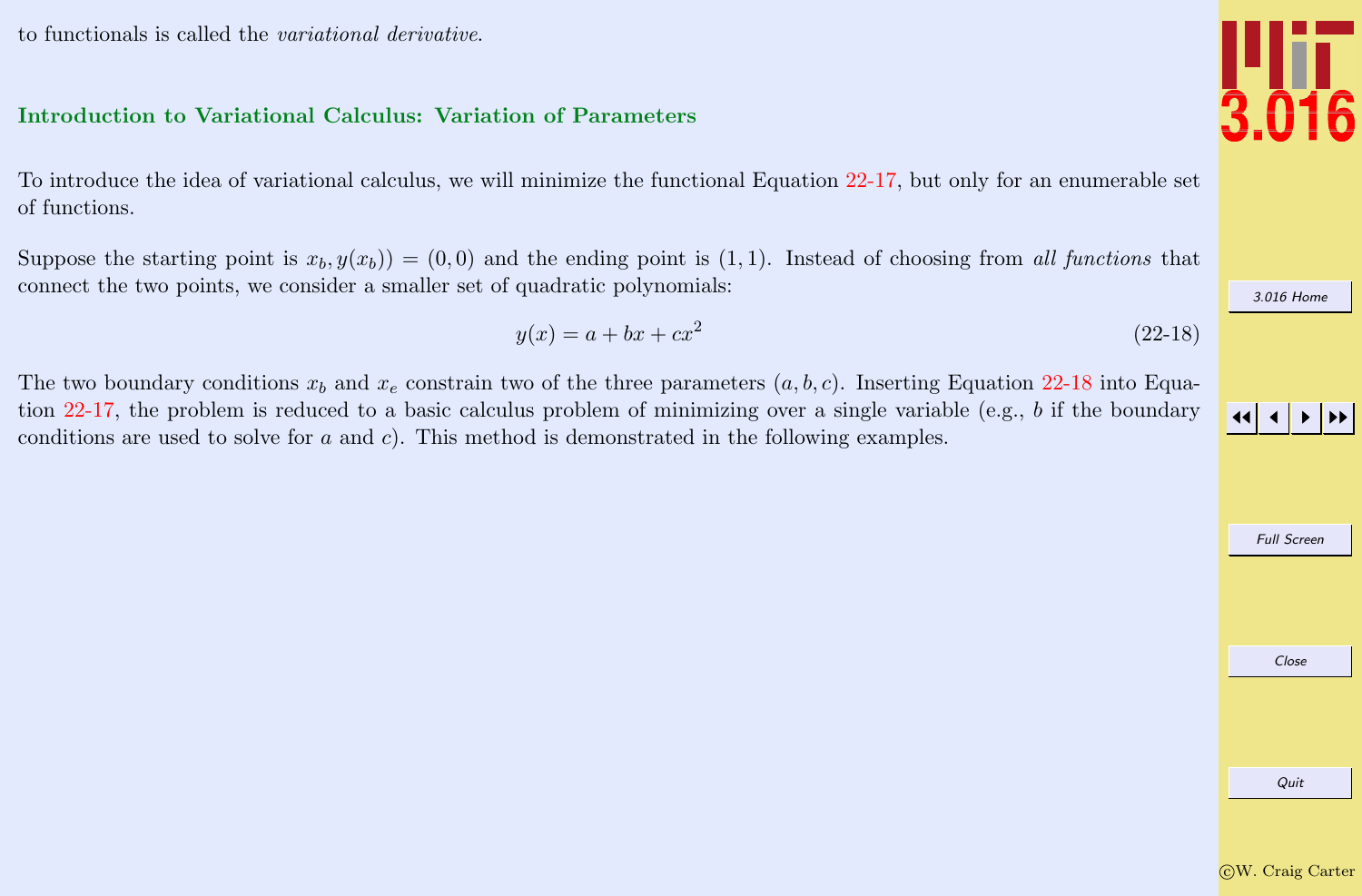## <span id="page-10-0"></span>Lecture 22 MATHEMATICA(R) Example 4 Approximating the Geodesic [notebook \(non-evaluated\)](http://pruffle.mit.edu/3.016-2012/Notebooks/L22/Lecture-22.nb) [pdf \(evaluated, color\)](http://pruffle.mit.edu/3.016-2012/pdf/L22/Lecture-22-4-COL.pdf) [pdf \(evaluated, b&w\)](http://pruffle.mit.edu/3.016-2012/pdf/L22/Lecture-22-4-BW.pdf) [html \(evaluated\)](http://pruffle.mit.edu/3.016-2012/html/Lecture-22/HTMLLinks/index_4.html) The quadratic polynomials (three parameters  $a, b,$  and  $c$ ) is used to match boundary conditions, leaving a single parameter  $b$ . The constrained polynomial is used in the integral for total length, Equation [22-17.](#page-7-0)

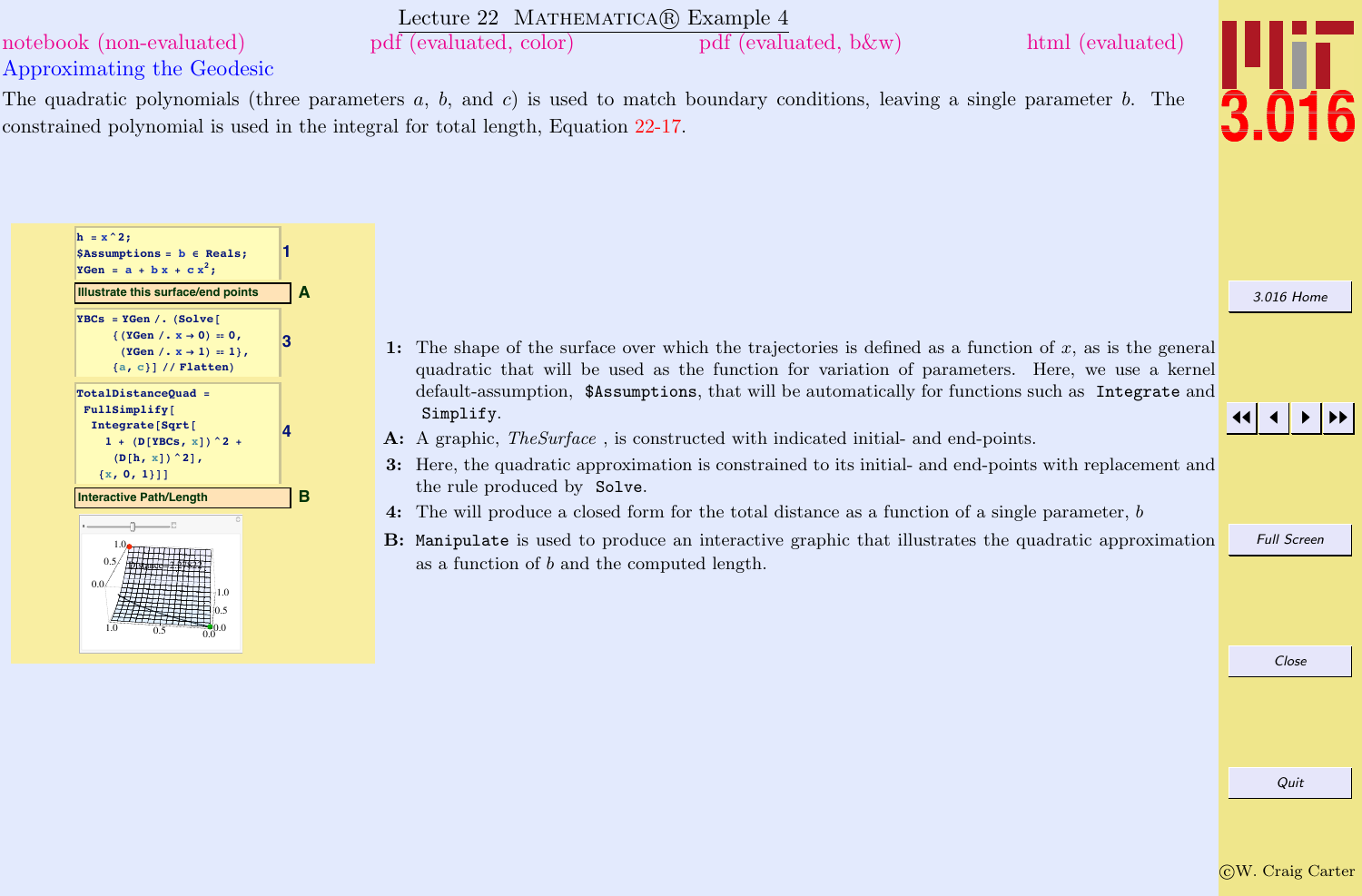

Quit

#### <span id="page-11-0"></span>Lecture 22 MATHEMATICA(R) Example 5 [notebook \(non-evaluated\)](http://pruffle.mit.edu/3.016-2012/Notebooks/L22/Lecture-22.nb) [pdf \(evaluated, color\)](http://pruffle.mit.edu/3.016-2012/pdf/L22/Lecture-22-5-COL.pdf) [pdf \(evaluated, b&w\)](http://pruffle.mit.edu/3.016-2012/pdf/L22/Lecture-22-5-BW.pdf) [html \(evaluated\)](http://pruffle.mit.edu/3.016-2012/html/Lecture-22/HTMLLinks/index_5.html)

Variation of Parameters for the Geodesic Approximation

This example shows that the quadratic approximation obtained by variation of parameters is close to the exact geodesic that is calculated by the calculus of variations. The method to find the exact geodesic is described below.



[3.016 Home](http://pruffle.mit.edu/3.016-2012/)

JJ J I II

Full Screen

Close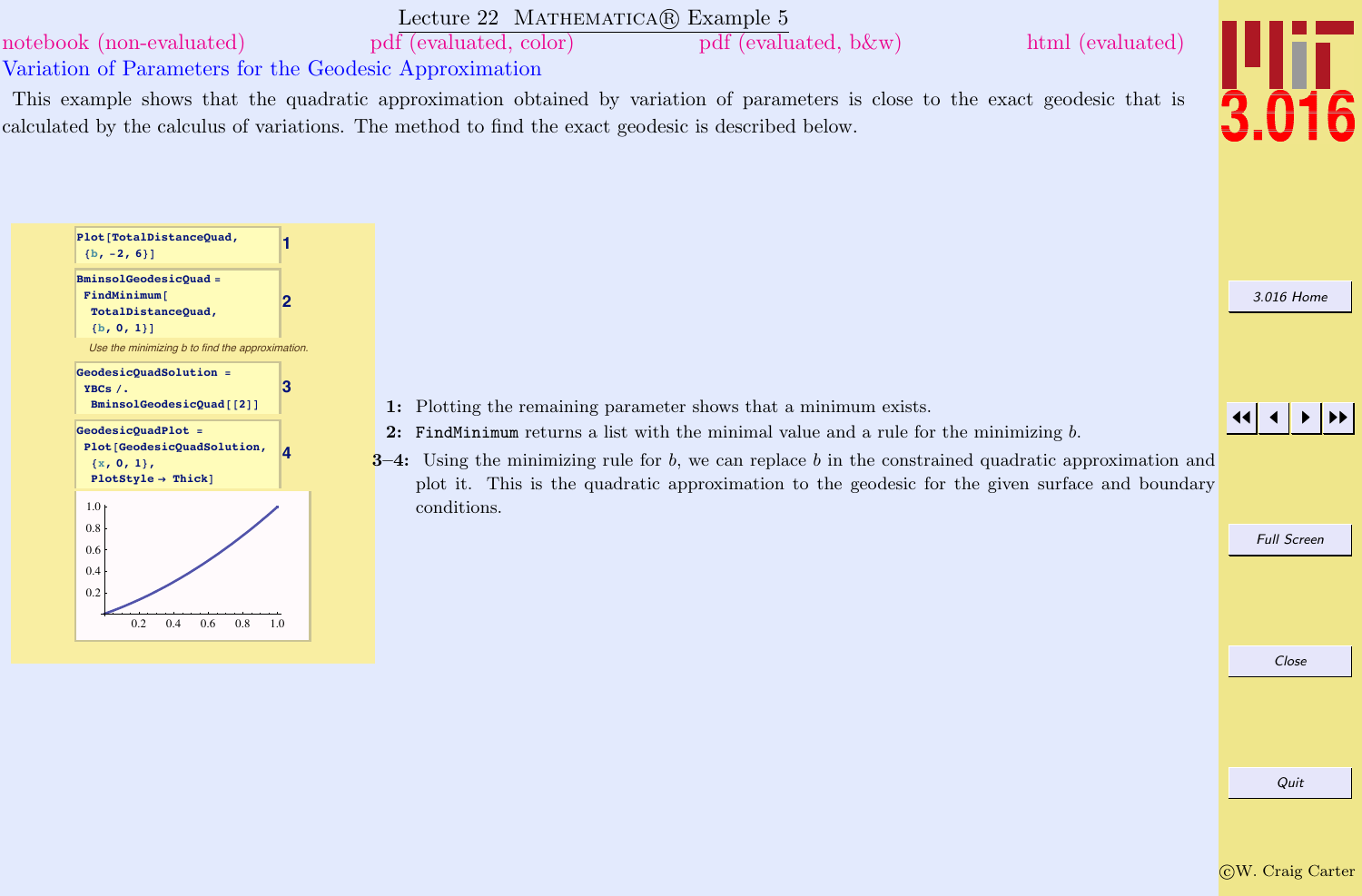<span id="page-12-0"></span>

|                                                                                                                                                                                                                                                                                                                                       | Lecture 22 MATHEMATICA(R) Example 6                                                                                                                                                                                                                              |                    |
|---------------------------------------------------------------------------------------------------------------------------------------------------------------------------------------------------------------------------------------------------------------------------------------------------------------------------------------|------------------------------------------------------------------------------------------------------------------------------------------------------------------------------------------------------------------------------------------------------------------|--------------------|
| notebook (non-evaluated)                                                                                                                                                                                                                                                                                                              | pdf (evaluated, color)<br>html (evaluated)<br>$pdf$ (evaluated, b $\&w)$ )                                                                                                                                                                                       |                    |
| Comparison of the Approximation to the Exact Geodisic                                                                                                                                                                                                                                                                                 |                                                                                                                                                                                                                                                                  |                    |
| approximation is computed and visualized.                                                                                                                                                                                                                                                                                             | The quadratic polynomial is shown to have a minimum length with respect to a single unconstrained parameter. The minimizing                                                                                                                                      |                    |
| The exact minimizing path can be found by<br>using Calculus of Variations (demonstrated<br>below). The solution is obtained from a<br>boundary-value problem which we do not take<br>up at this point, but it is interesting to see the<br>exact solution and compare it with the approxi-<br>mate one we obtained above. The closed- |                                                                                                                                                                                                                                                                  | 3.016 Home         |
| form expression for the function that mini-<br>mizes the climbing time is:<br>GeodesicExact =                                                                                                                                                                                                                                         | 1: GeodesicExact is the exact geodesic for the specified surface $(h = x^2)$ and boundary conditions.                                                                                                                                                            |                    |
| $2 x \sqrt{1+4x^2+Arcsinh[2x]}$<br>$2\sqrt{5}$ + ArcSinh [2]<br>$\mathbf{A}$<br><b>Graphical Comparisons</b>                                                                                                                                                                                                                          | (This calculation is provided in a subsequent example).<br>A: Visual comparisons between the approximation and the exact solution show that the approximation<br>is quite good. This is not a general rule, and we cannot know in advance if an approximation by |                    |
| Distance $[f]$ := Integrate [<br>Sqrt $[1 + (D[f, x])^2 +$<br>$(D[h, x])$ $2, {x, 0, 1}]$                                                                                                                                                                                                                                             | variation of parameters will be good or not.<br>$4-5$ : The functional is encoded in this Distance function, which takes a function of x as an argument<br>and integrates over $0 < x < 1$ .                                                                     |                    |
| Distance [GeodesicExact]<br>Distance[GeodesicExact] <<br>Distance <sup>[</sup><br>GeodesicQuadSolution] <<br>Distance[x]                                                                                                                                                                                                              | 6: This shows that the geodesic is shorter than the approximation, and the approximation is shorter<br>than a straight line $(y(x) = x)$ projected onto the x-y plane.                                                                                           | <b>Full Screen</b> |
| True                                                                                                                                                                                                                                                                                                                                  |                                                                                                                                                                                                                                                                  |                    |
|                                                                                                                                                                                                                                                                                                                                       |                                                                                                                                                                                                                                                                  | Close              |
|                                                                                                                                                                                                                                                                                                                                       |                                                                                                                                                                                                                                                                  |                    |
|                                                                                                                                                                                                                                                                                                                                       |                                                                                                                                                                                                                                                                  | Quit               |

CW. Craig Carter

Quit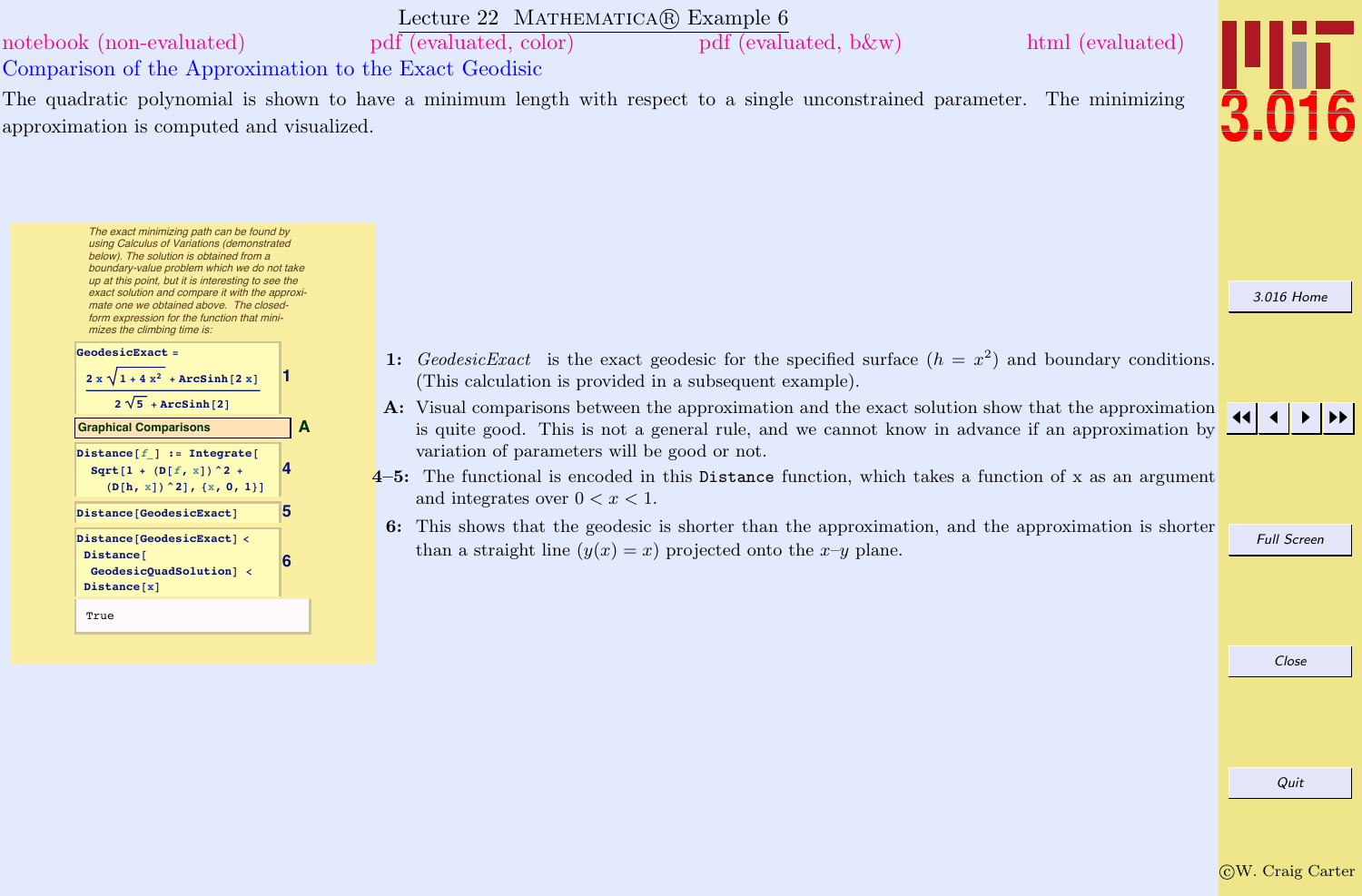#### <span id="page-13-0"></span>Shortest Time Paths: The Brachiostone

The geodesic gave the shortest-distance path between two points—a related question is, "Given a velocity, what is the quickest (shortest time) path between two points?" The answer is related the brachistochrone which is the path of most rapid descent with constant acceleration. I don't know what to call the shortest-time path, so I am making up a name " *brachiostone*". Perhaps a better name would be the Fermatic, becase the curve is related to a generalized Fermat's theorem. However, this could be confused with *fermata* which is a pause of unspecified length; so I suppose that *MiniFermatizoid* might be the best choice of all. However, in future editions to these notes, I am going to change the name to Brakkes' Chrone, in honor of one of my heros, Ken Brakke <http://www.susqu.edu/brakke/>. Neologisms are so entertaining—and a delightful waste of time.

For traversing a hill, it is a reasonable model for running speed to be a decreasing function of climbing-angle  $\alpha$ , and to have the speed fall to zero when the trajectory is "straight-up." Thus, we select a model such as

$$
v(s) = \cos(\alpha(s))\tag{22-19}
$$

where s is the arclength along the path. The maximum speed occurs on flat ground  $\alpha = 0$  and running speed monotonically falls to zero as  $\alpha \to \pi/2$ . To calculate the time required to traverse any path  $y(x)$  with endpoints  $y(0) = 0$  and  $y(1) = 1$ ,

$$
\frac{ds}{dt} = v(s) = \cos(\alpha(s)) = \frac{\text{local horizontal}}{\text{local arclength}} = \frac{\sqrt{dx^2 + dy^2}}{\sqrt{dx^2 + dy^2 + dh^2}}
$$
\n
$$
\text{therefore } dt = \frac{ds}{v(s)} = \frac{dx^2 + dy^2 + dz^2}{\sqrt{dy^2 + dx^2}} = \frac{1 + \frac{dy^2}{dx} + \frac{dh^2}{dx}}{\sqrt{1 + \frac{dy^2}{dx}}} dx
$$
\n
$$
\text{therefore } \text{time}[y(x)] = \int_{x_b}^{x_e} \frac{1 + \frac{dy^2}{dx} + \frac{dh^2}{dx}}{\sqrt{1 + \frac{dy^2}{dx}}} dx
$$
\n
$$
(22-20)
$$

The hill  $h(x) = x^2$  can be inserted into Equation 22-20 for the time as a functional of the path between fixed points  $(0,0,0)$ and  $(1, 1, 1)$ .

```
JJ J I II
```
Full Screen

[3.016 Home](http://pruffle.mit.edu/3.016-2012/)

Close

c W. Craig Carter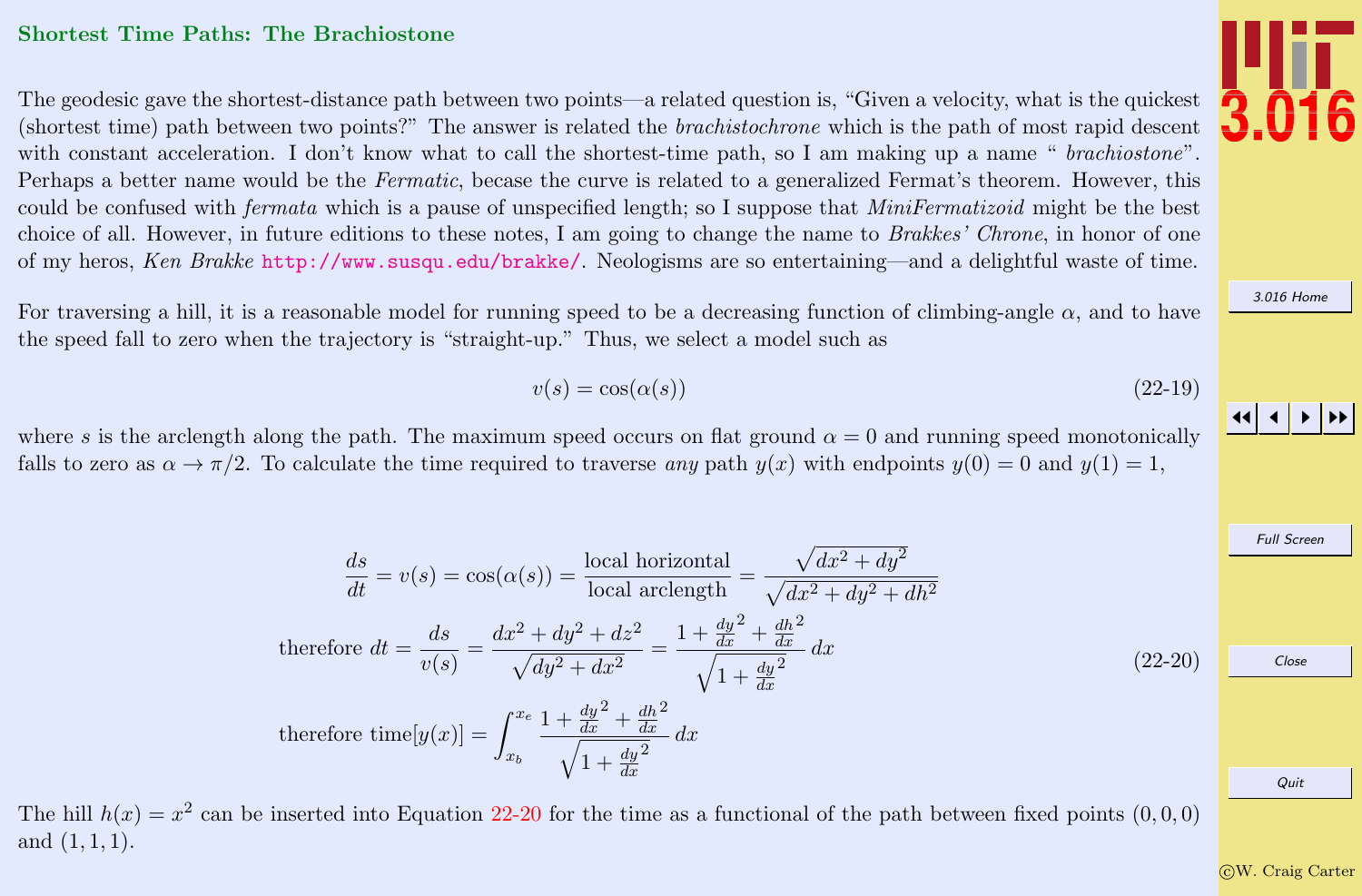[3.016 Home](http://pruffle.mit.edu/3.016-2012/) JJ J I II Full Screen Lecture 22 MATHEMATICA(R) Example 7 Approximating the Brachiostone by Variation of Parameters [notebook \(non-evaluated\)](http://pruffle.mit.edu/3.016-2012/Notebooks/L22/Lecture-22.nb) [pdf \(evaluated, color\)](http://pruffle.mit.edu/3.016-2012/pdf/L22/Lecture-22-7-COL.pdf) [pdf \(evaluated, b&w\)](http://pruffle.mit.edu/3.016-2012/pdf/L22/Lecture-22-7-BW.pdf) [html \(evaluated\)](http://pruffle.mit.edu/3.016-2012/html/Lecture-22/HTMLLinks/index_7.html) The same method for finding an approximation to the geodesic is applied to the minimum-time functional in Equation [22-20.](#page-13-0) (See preceding text on definition of brachiostone.) **1 TotalTimeQuad =**  $FullSimplify[Integrate[$  $[1 + D[YBCs, x]$  ^2 +  $D[h, x]$  ^2) /  $Sqrt[1 + D[YBCs, x]$ <sup>2</sup>],  ${x, 0, 1}$  $\text{Assumptions} \rightarrow \text{b} \neq 1$ **A [Visualizing the Approximation to](http://pruffle.mit.edu/3.016-2012/html/Lecture-22/HTMLLinks/index_7.html) the Brachiostone 4 Plot@TotalTimeQuad,**  ${b, -2, 2}$ **5 BminsolBrachioQuad =**  $FindMinimum$  $TotalTimeQuad, {b, 0, 1}$ **6 BrachioQuadSolution = YBCs ê.**  $BminsolBrachioQuad$ <sup>[2]</sup>] **7 BrachioQuadPlot = Plot@BrachioQuadSolution,** 1: The same quadratic (constrained to the boundary conditions) as was used for the geodesic is utilized for the brachiostone (Equation [22-20\)](#page-13-0). In this case, there is a closed-form solution for the undetermined parameter, but this not typical for other functionals. A: The brachiostone approximation is visualized by superposing onto the "hill" with the exact geodesic. 4: Plotting the time as a function of b indicates that there is a minimizing b.  $5-7$ : The minimizing b is inserted back into the quadratic approximation

**8x, 0, 1<,**  $PlotStyle \rightarrow Thick$ 

Quit

Close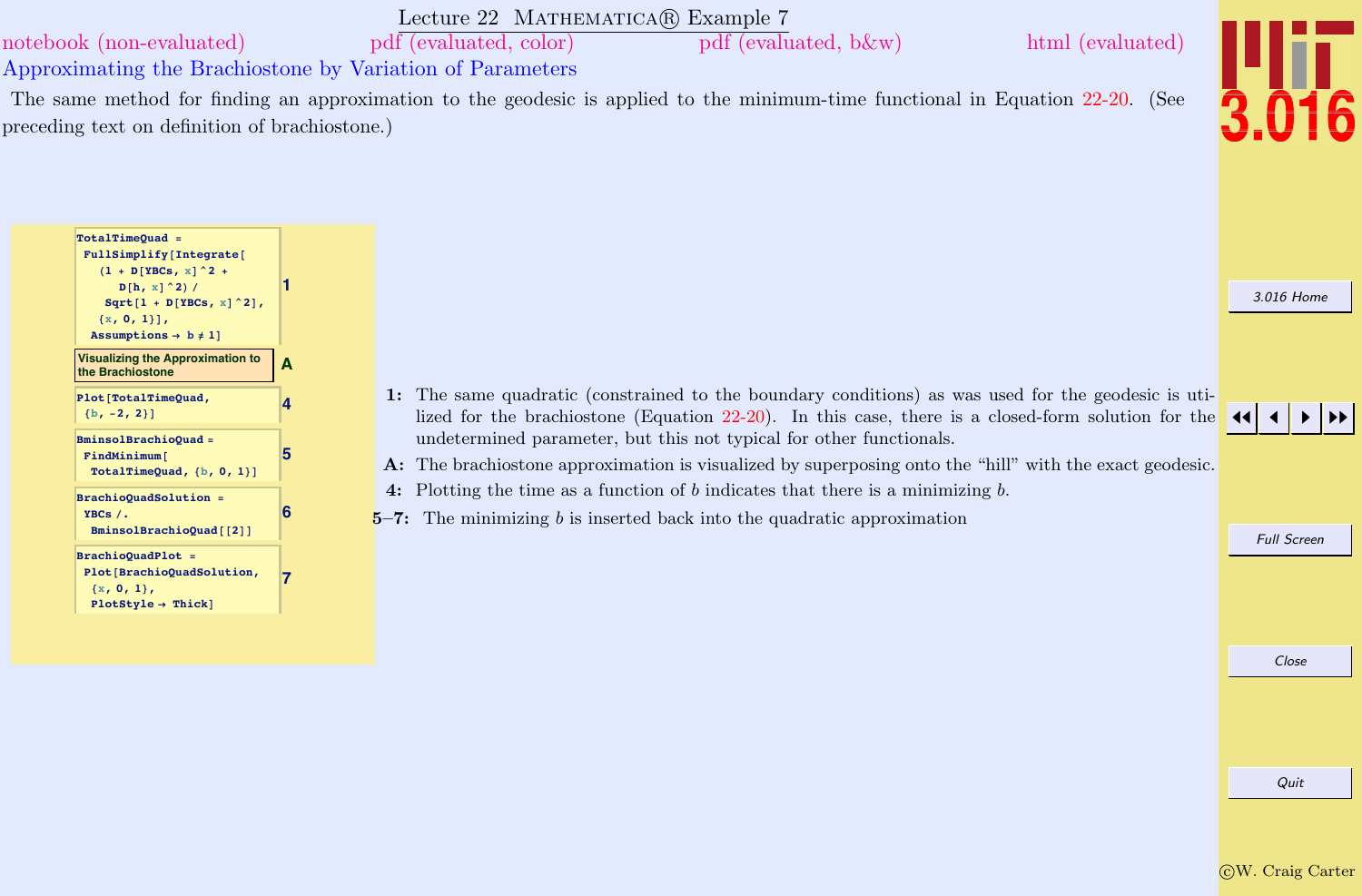#### <span id="page-15-0"></span>Introduction to Calculus of Variations

Suppose the functional depends on one function of single variable,  $y(x)$ , and its derivative,  $y'(x)$ . Furthermore, consider the fixed end-point problem (i.e.,  $y(x_b) = y_b$  and  $y(x_e) = y_e$  are specified.

The general form of the functional is:

$$
F[y(x)] = \int_{x_b}^{x_e} f[x, y(x), y'(x)] dx
$$
\n(22-21)

We want to introduce a notation for functions that are "nearby" to a function  $y(x)^{14}$  To do this, let a function near to  $y(x)$ be described as  $y(x) + v(x)\Delta t$ . (It may be useful to think of t as a time-like variable and  $v(x)$  is the instantaneous local velocity away from  $y(x)$ ; but, generally, t, could be any scalar parameter.) Because  $y(x)$  is assumed to match the boundary conditions, any admissible variation  $y+v\Delta t$  must also match the boundary conditions, so the 'velocity'  $v(x)$  at the boundaries must vanish. Therefore, for functions near to  $y(x)$ ,

$$
F[y + v\Delta t] = \int_{x_b}^{x_e} f[x, y(x) + v(x)\Delta t, y'(x) + v'(x)\Delta t] dx
$$
\n(22-22)

Both sides depend on the scalar quantity  $\Delta t$ , and so we will expand about  $\Delta t = 0$ . We treat the integrand  $f(x, y, y')$  as a function of three variables (it is after all, because  $f$  is being evaluated point-wise in the integral). Therefore, partial derivative must appear in the expansion:

$$
F[y] + \frac{\delta F}{\delta y} \bigg|_{\Delta t = 0} v \Delta t = \int_{x_b}^{x_e} f[x, y(x), y'(x)] dx + \int_{x_b}^{x_e} \left[ \frac{\partial f}{\partial y} v(x) + \frac{\partial f}{\partial y'} v'(x) \right] \bigg|_{\Delta t = 0} \Delta t dx \tag{22-23}
$$

where we use a " $\delta$ " to indicate the variational derivative of a functional. Canceling common terms and integrating by parts,

$$
\frac{\delta F}{\delta y}\Big|_{\Delta t=0} v\Delta t = \Delta t \left\{ y(x)v(x) \Big|_{x_b}^{x_e} + \int_{x_b}^{x_e} \left[ \left( \frac{\partial f}{\partial y} - \frac{d}{dx} \frac{\partial f}{\partial y'} \right) \Big|_{\Delta t=0} v(x) \right] dx \right\}
$$
(22-24)



[3.016 Home](http://pruffle.mit.edu/3.016-2012/)

JJ J I II

Full Screen

Close

Quit

c W. Craig Carter

<sup>&</sup>lt;sup>14</sup>A precise definition of "closeness" of functions is somewhat arbitrary and depends on the 'norm' defined for functions (and because gradients have a length and a direction, variational gradients also depend on the norm). Typically, variational calculus is introduced with the l2-norm,  $f(x) \cdot g(x) \equiv \int f(x)g(x)dx$ , and the resulting variation becomes  $\delta F \cdot v\Delta t = \int [\partial F/\partial y - (d/dx)\partial F/\partial y']v\Delta t$  which, for any h that satisfies the boundary conditions, can equal zero only if the integrand of the variation vanishes (i.e, if the variation is 'orthogonal' to an arbitrary h. For several applications of other norms to materials science, see "Variational methods for microstructural-evolution theories", Carter W.C., Taylor J.E, Cahn J.W., JOM (Journal of the Materials Soc.), 49(12) 30–36, 1997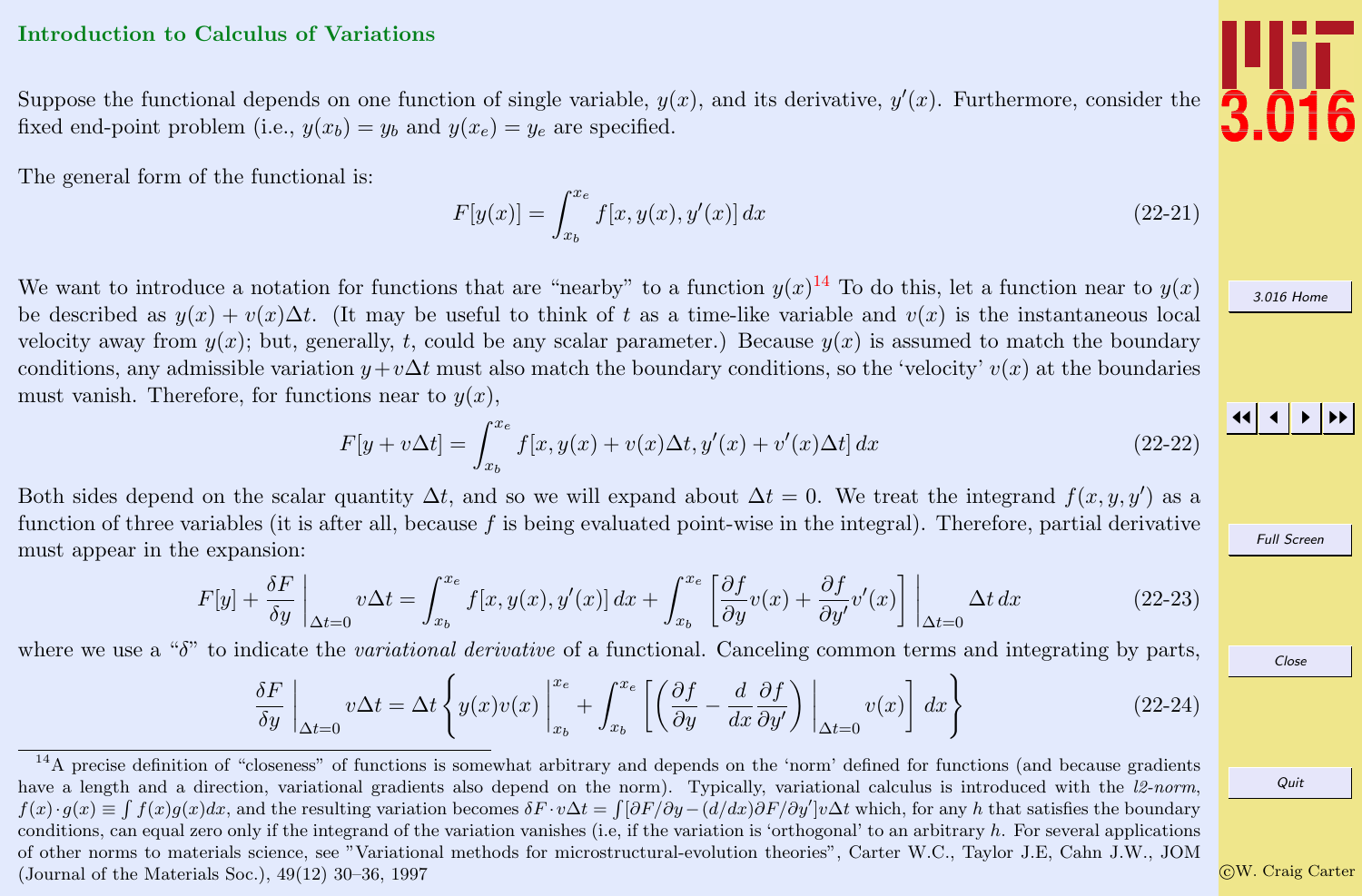$$
\frac{\delta F}{\delta y} \cdot v = \int_{x_b}^{x_e} \left[ \frac{\partial f}{\partial y} - \frac{d}{dx} \frac{\partial f}{\partial y'} \right] v(x) dx \tag{22-25}
$$

<span id="page-16-0"></span>Because  $v(x)$  is arbitrary (except for satisfying the boundary conditions), the only way that the functional derivative can vanish is for

$$
\frac{\partial f}{\partial y} - \frac{d}{dx} \frac{\partial f}{\partial y'} = 0 \tag{22-26}
$$

which is called the Euler equation and is the condition for a functional to be extremal with respect to a variation of its function-argument,  $y(x)$ .

We could also think of Equation 22-25 as representing the integral-sum of the instantaneous changes in the scalar value of the functional as its function  $y(x)$  changes. The functional is stationary (i.e., a necessary condition for an extremum) if the variational derivative vanishes everywhere on  $x_b < x < x_e$ . Because we have a condition as a function of a single variable, the form of Euler's equation in Equation 22-26 is an ordinary differential equation of derivatives of  $y(x)$  in x.

For example, consider the geodesic problem from the above example on the surface  $h(x) = x^2$ , with fixed end-points  $y(x = x)$  $0 = 0$  and  $y(x = 1) = 1$ . The functional is

$$
F[y(x)] = \int_0^1 \sqrt{1 + \frac{dy^2}{dx} + \frac{dh^2}{dx}} dx = \int_0^1 \sqrt{1 + \frac{dy^2}{dx} + 4x^2} dx
$$
 (22-27)

therefore,

$$
\frac{\partial f}{\partial y} = 0 \text{ and } \frac{\partial f}{\partial y'} = \frac{\frac{dy}{dx}}{\sqrt{1 + 4x^2 + \frac{dy}{dx}^2}}
$$
\n
$$
\frac{d}{dx} \frac{\partial f}{\partial y'} = \frac{\frac{d^2y}{dx^2}}{\sqrt{1 + 4x^2 + \frac{dy}{dx}^2}} - \frac{\frac{dy}{dx} \left(8x + 2\frac{dy}{dx}\frac{d^2y}{dx^2}\right)}{\left(1 + 4x^2 + \frac{dy}{dx}\right)^{3/2}}
$$
\n
$$
= \frac{\left(1 + 4x^2\right)\frac{d^2y}{dx^2} - 4x\frac{dy}{dx}}{\left(1 + 4x^2 + \frac{dy}{dx}\right)^{3/2}}
$$
\n(22-28)\n
$$
\frac{Quit}{\sqrt{1 + 4x^2 + \frac{dy}{dx}^2}}
$$
\n(22-29)\n
$$
\frac{Quit}{\sqrt{1 + 4x^2 + \frac{dy}{dx}^2}}
$$
\n(22-28)\n
$$
\frac{Quit}{\sqrt{1 + 4x^2 + \frac{dy}{dx}^2}}
$$
\n(22-9)



[3.016 Home](http://pruffle.mit.edu/3.016-2012/)

JJ J I II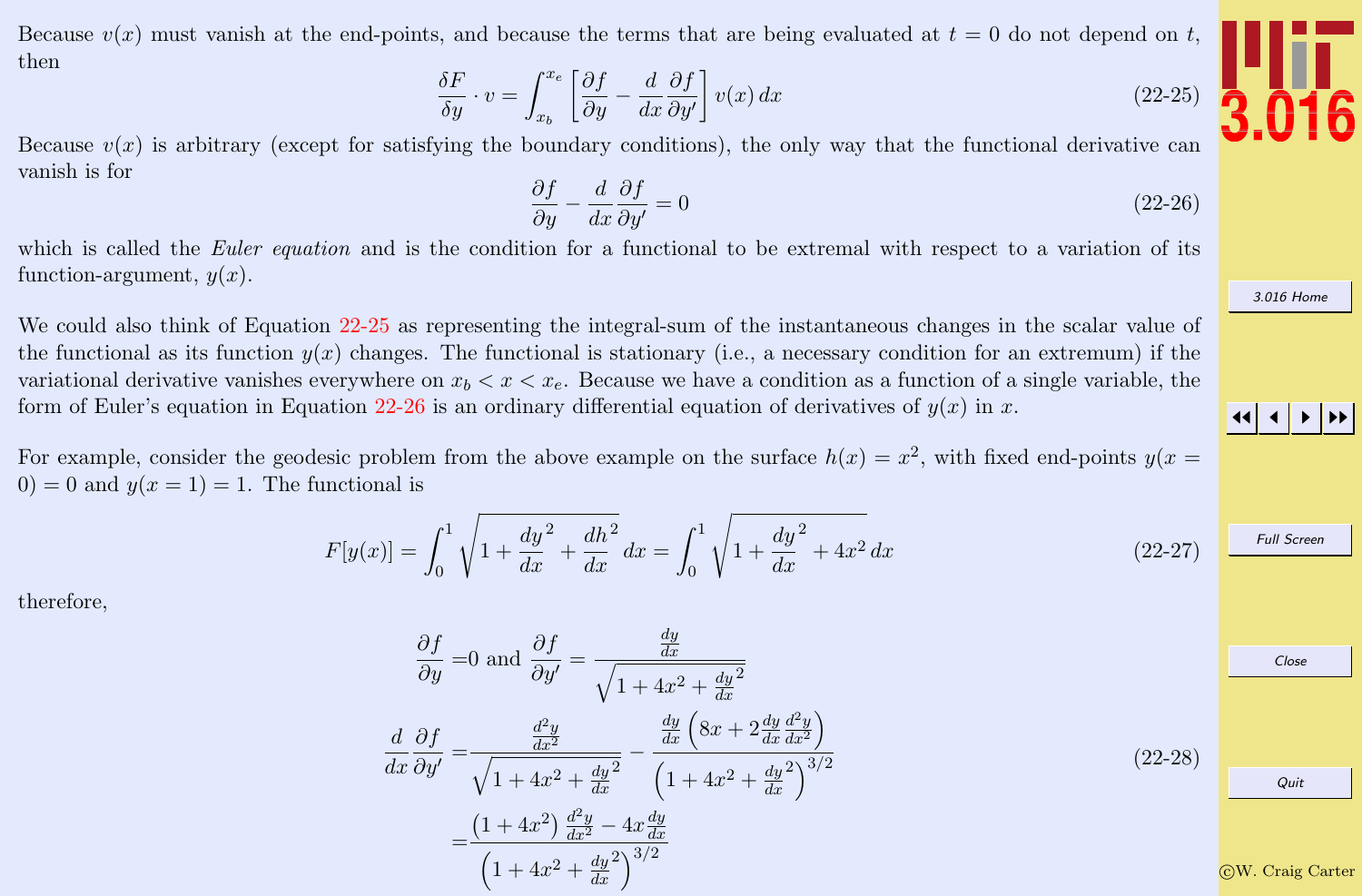The Euler equation becomes

$$
\frac{4x\frac{dy}{dx} - (1+4x^2)\frac{d^2y}{dx^2}}{(1+4x^2+\frac{dy}{dx}^2)^{3/2}} = 0
$$

The numerator can be set equal to zero, and the result is an integrable second-order linear ODE.

This and the example for the brachiostone is demonstrated in the following examples.



[3.016 Home](http://pruffle.mit.edu/3.016-2012/)

**JJ JJ JJ JJ** Full Screen Close Quit CW. Craig Carter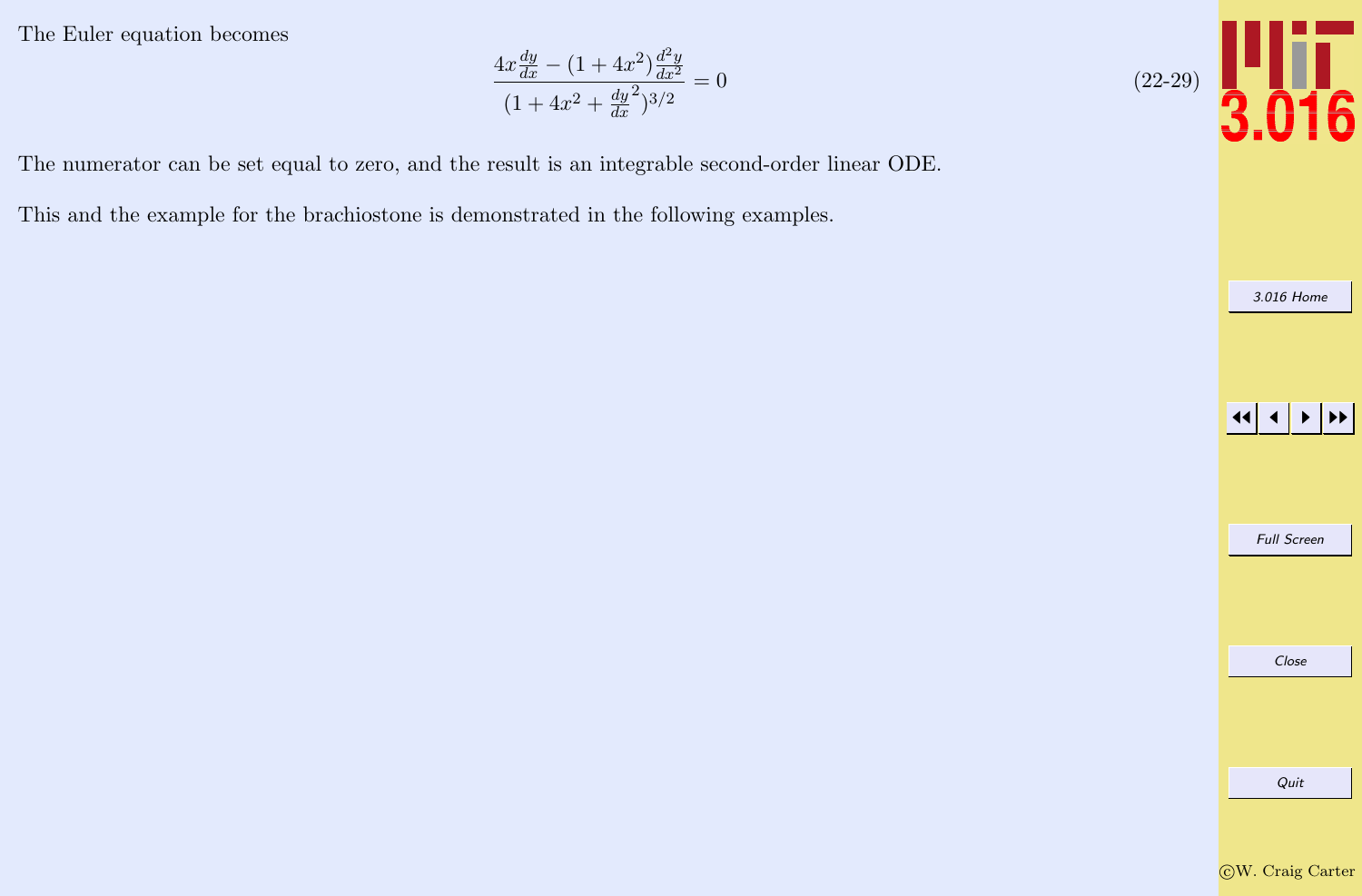<span id="page-18-0"></span>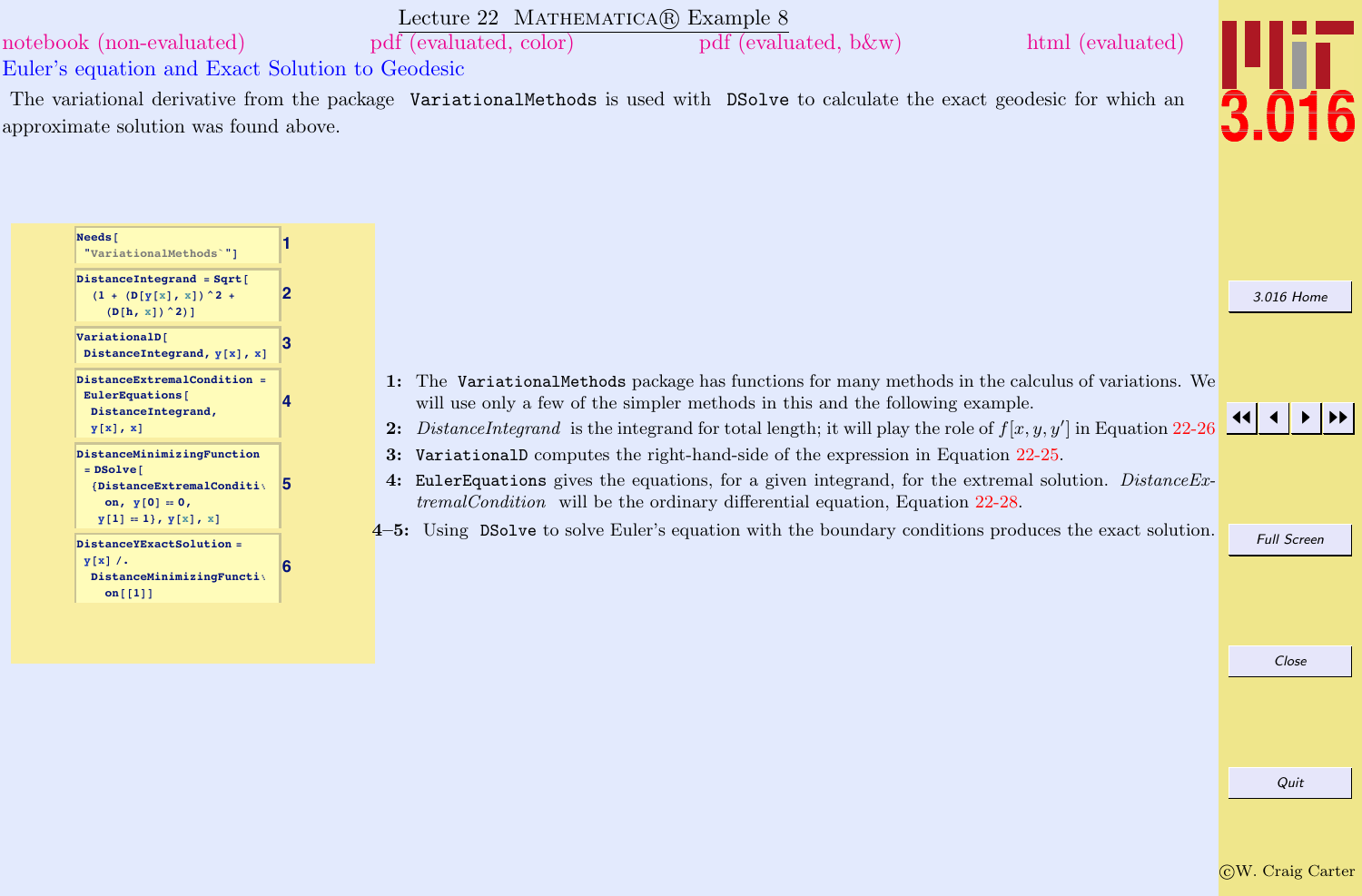<span id="page-19-0"></span>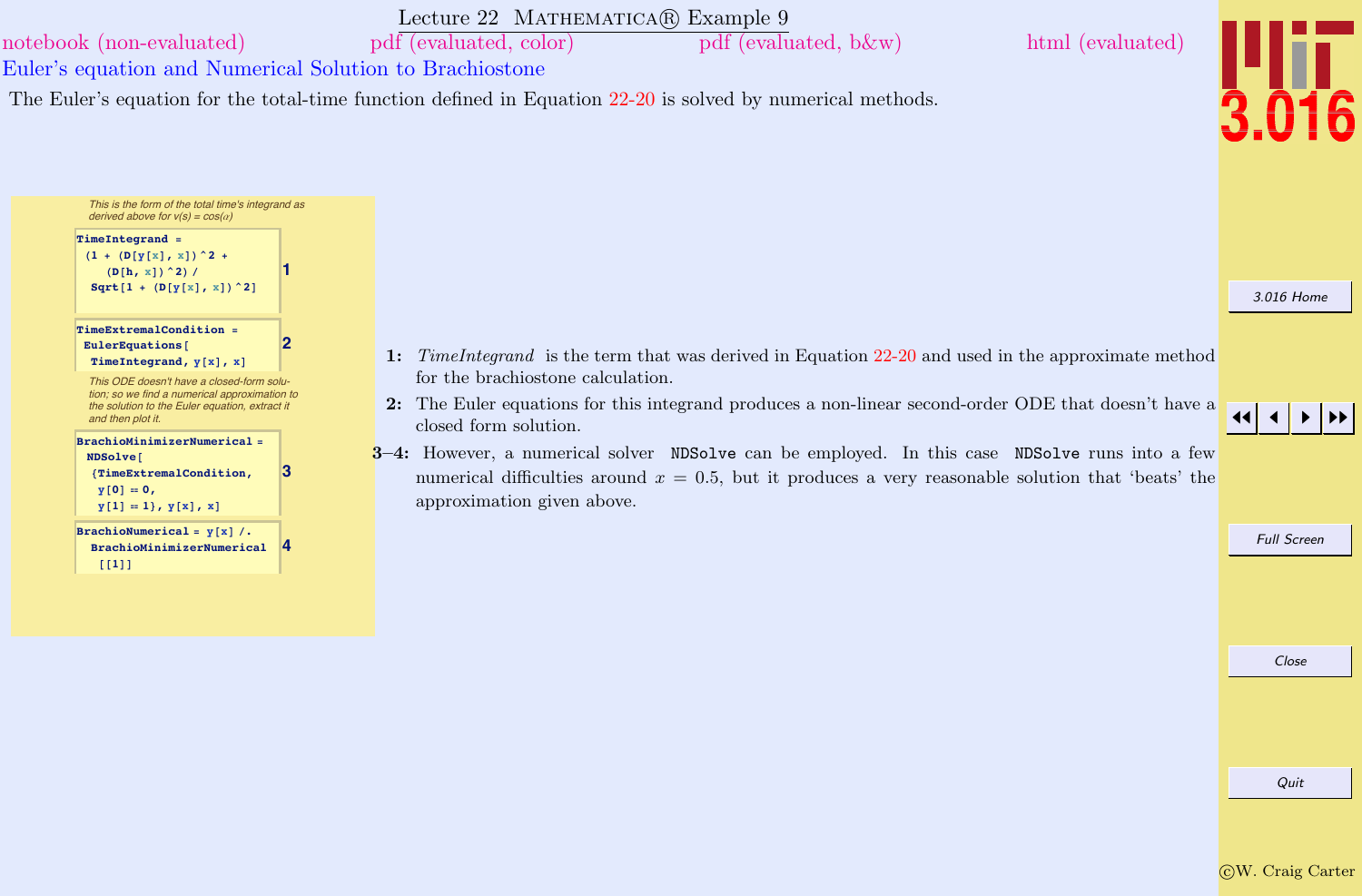<span id="page-20-0"></span>Lecture 22 MATHEMATICA(R) Example 10 Visualizing the Brachiostone and Comparison to the Approximation Obtained by Variation of Parameters [notebook \(non-evaluated\)](http://pruffle.mit.edu/3.016-2012/Notebooks/L22/Lecture-22.nb) [pdf \(evaluated, color\)](http://pruffle.mit.edu/3.016-2012/pdf/L22/Lecture-22-10-COL.pdf) [pdf \(evaluated, b&w\)](http://pruffle.mit.edu/3.016-2012/pdf/L22/Lecture-22-10-BW.pdf) [html \(evaluated\)](http://pruffle.mit.edu/3.016-2012/html/Lecture-22/HTMLLinks/index_10.html) The numerical solution obtained above is plotted and compared to the approximate solution.



[3.016 Home](http://pruffle.mit.edu/3.016-2012/)

JJ J I II

**3 Integrate**[TimeIntegrand /.  $\mathbf{y}'$   $[\mathbf{x}] \rightarrow \mathbf{D}[\mathbf{f}, \mathbf{x}]$ ,  ${x, 0, 1.0}$ **<sup>N</sup>@Time@BrachioNumericalDD <sup>&</sup>lt; Chop@Time@ BrachioQuadSolution**<sup> $\vert$ </sup> <  $Time[x]$ 

**BrachioExactPlot = Plot@BrachioNumerical,**  ${x, 0, 1}$ , PlotStyle  $\rightarrow$  ${ \{ \texttt{Thick, Darker}[\texttt{Green}]\} }$ 

**8Show@BrachioQuadPlot, BrachioExactPlotD , Show@ Plot@**

> **BrachioNumerical - [BrachioQuadSolution,](http://pruffle.mit.edu/3.016-2012/html/Lecture-22/HTMLLinks/index_10.html)**  ${x, 0, 1}$ , PlotStyle  $\rightarrow$ **8Thickness@0.005D,**  $Hue[1]\}]$

 $GraphicsRow$ <sup>[</sup>

**Time@<sup>f</sup>\_<sup>D</sup> :<sup>=</sup>**

True

**1**

**2**

**4**

- 1–2: This visualized the computed brachiostone. It indicates that a better (and reasonable) strategy that it is advantageous to run up-hill when the slope is small, and then traverse over a longer distance with reduced slope (as in a "switch-back" in a hiking trail). In this case, the quadratic approximation is still quite good, but not as good as in the geodesic.
- 3: This function takes a function of x for an argument and returns the total time assuming the  $v(s)$  =  $\cos \alpha(s)$  model on a hill given by  $h = x^2$ .
- 4: This demonstrate that the numerical solution to the Euler equation has a shorter time than the quadratic approximation which, in turn, is shorter than the "projected-straight-line." In this inequality, we use N with Integrate which is equivalent to using NIntegrate. The quadratic solution has a small imaginary part that arises from numerical imprecision—this is removed with Chop.

Full Screen

Close

c W. Craig Carter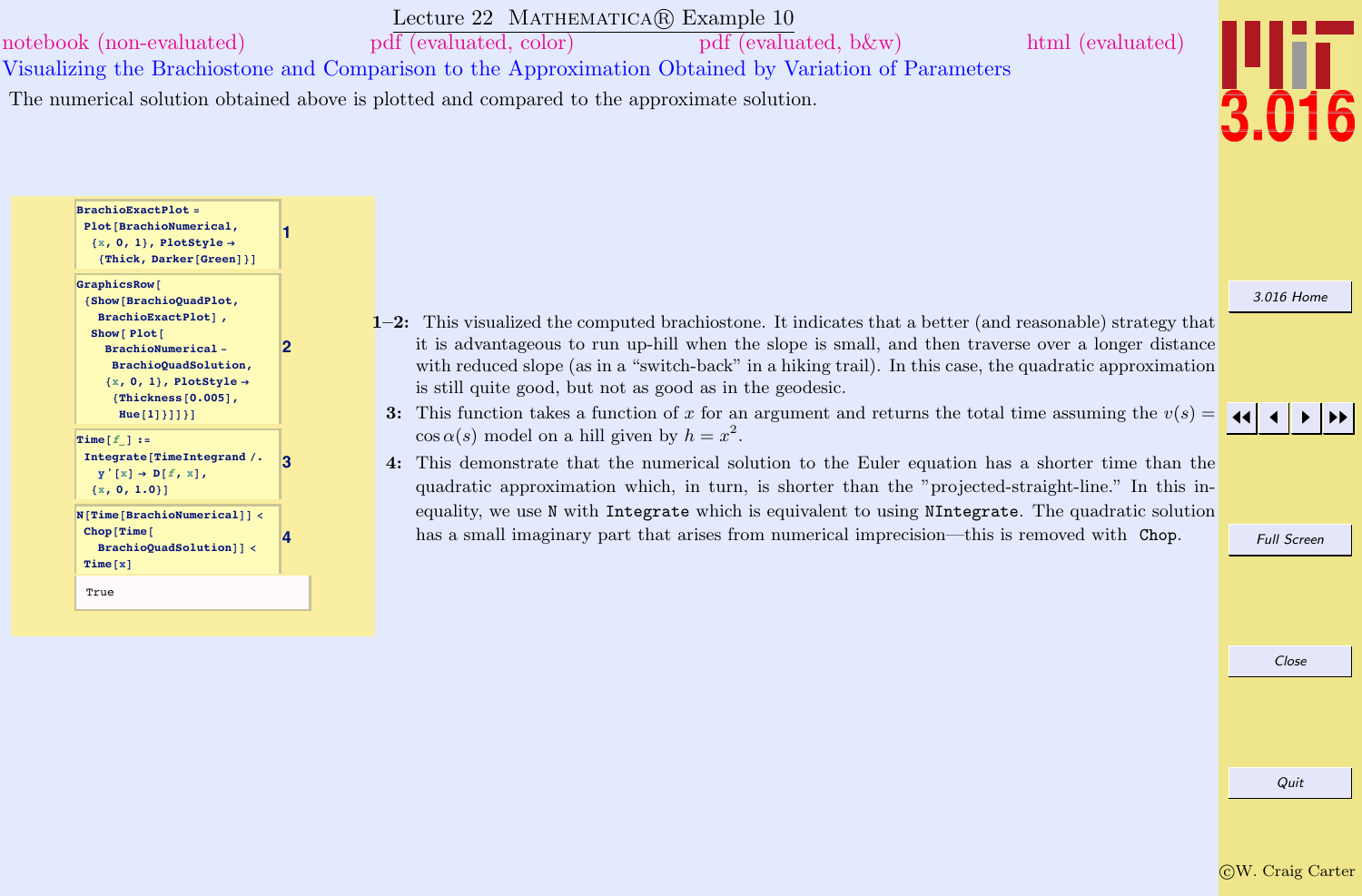### <span id="page-21-0"></span>Harmonic Oscillators

There is a set of three well-worked examples, worked out in increasing levels of sophistication located at [http://pruffle.mit.](http://pruffle.mit.edu/3.016/mathematica-paradigms.html) [edu/3.016/mathematica-paradigms.html](http://pruffle.mit.edu/3.016/mathematica-paradigms.html). These could be useful as a future resource.

Methods for finding general solution to the linear inhomogeneous second-order ODE

$$
a\frac{d^2y(t)}{dt^2} + b\frac{dy(t)}{dt} + cy(t) = F(t)
$$
\n(22-30)

have been developed and worked out in MATHEMATICA(R) examples.

Eq. 22-30 arises frequently in physical models, among the most common are:

Electrical circuits:

 $d^2I(t)$  $\frac{dI(t)}{dt^2} + \rho l_o \frac{dI(t)}{dt} + \frac{1}{C}$  $\frac{1}{C}I(t) = V(t)$ Mechanical oscillators:  $d^2y(t)$  $\frac{d^2y(t)}{dt^2} + \eta l_o \frac{dy(t)}{dt} + K_s y(t) = F_{app}(t)$ 

where:

(22-31)

Close

JJ J I II

Full Screen

c W. Craig Carter

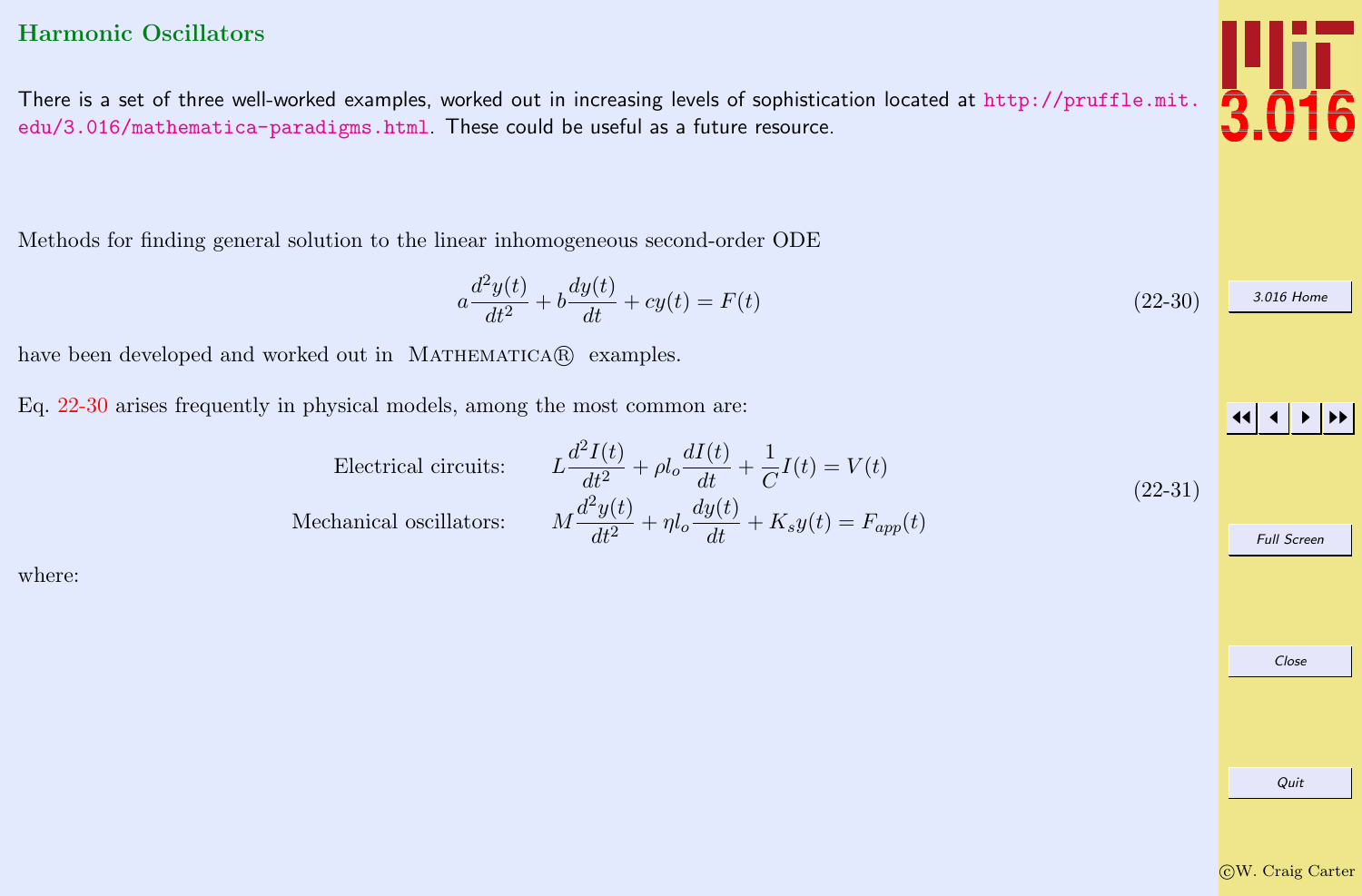<span id="page-22-0"></span>

|         | Mechanical                                          | Electrical                                      |
|---------|-----------------------------------------------------|-------------------------------------------------|
| Second  | <b>Mass</b> $M$ : Physical measure of the ratio     | <b>Inductance</b> L: Physical measure of the    |
| Order   | of momentum field to velocity                       | ratio of stored magnetic field to current       |
| First   | Drag Coefficient $c = \eta l_o$                     | Resistance $R = \rho l_o$                       |
| Order   | $(\eta$ is viscosity $l_o$ is a unit displacement): | $(\rho)$ is resistance per unit material length |
|         | Physical measure of the ratio environ-              | $l_o$ is a unit length): Physical measure of    |
|         | mental resisting forces to velocity-or              | the ratio of voltage drop to current—or         |
|         | proportionality constant for<br>energy              | proportionality constant for power dissi-       |
|         | dissipation with square of velocity                 | pated with square of the current.               |
| Zeroth  | <b>Spring Constant</b> $K_s$ : Physical measure     | Inverse Capacitance $1/C$ :<br>Physical         |
| Order   | of the ratio environmental force developed          | measure of the ratio of voltage storage         |
|         | to displacement—or proportionality con-             | rate to current—or proportionality con-         |
|         | stant for energy stored with square of dis-         | stant for energy storage rate dissipated        |
|         | placement                                           | with square of the current.                     |
| Forcing | <b>Applied Voltage</b> $V(t)$ : Voltage applied     | <b>Applied Force</b> $F(t)$ : Force applied to  |
| Term    | to circuit as a function of time.                   | oscillator as a function of time.               |

[3.016 Home](http://pruffle.mit.edu/3.016-2012/)

JJ J I II

For the homogeneous equations (i.e. no applied forces or voltages) the solutions for physically allowable values of the coefficients can either be oscillatory, oscillatory with damped amplitudes, or, completely damped with no oscillations. (See Figure [21-25\)](#page-0-0). The homogeneous equations are sometimes called autonomous equations—or autonomous systems.

#### Simple Undamped Harmonic Oscillator

The simplest version of a homogeneous Eq. [22-30](#page-21-0) with no damping coefficient  $(b = 0, R = 0, \text{or } \eta = 0)$  appears in a remarkably wide variety of physical models. This simplest physical model is a simple harmonic oscillator—composed of a mass accelerating Full Screen

Close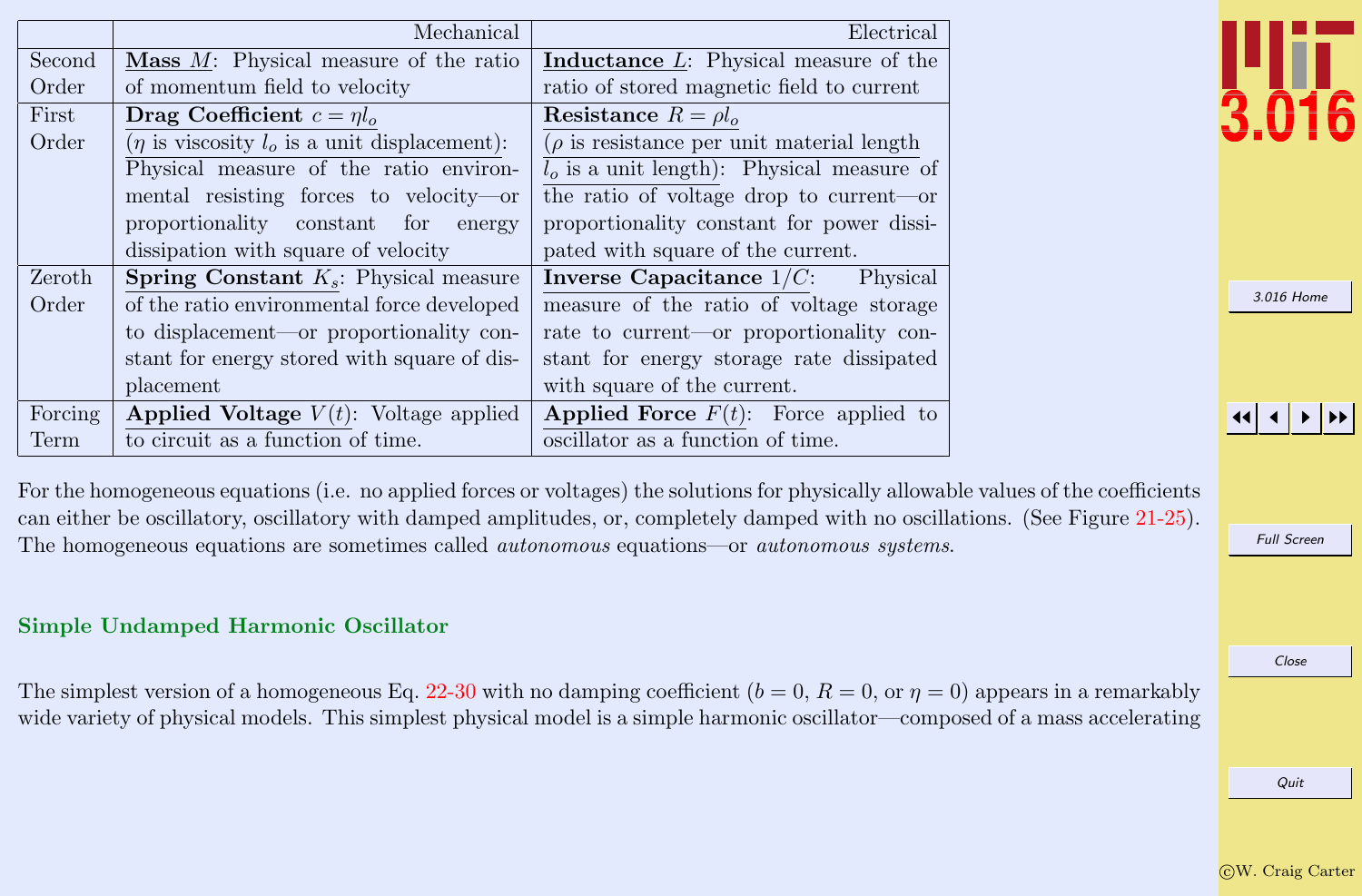<span id="page-23-0"></span>with a linear spring restoring force:

Inertial Force = Restoring Force  $M$ Acceleration = Spring Force  $M\frac{d^2y(t)}{dt^2}$  $\frac{g(v)}{dt^2} = -K_s y(t)$  $M \frac{d^2y(t)}{dt^2}$  $\frac{g(y)}{dt^2} + K_s y(t) = 0$ 

Here y is the displacement from the equilibrium position–i.e., the position where the force,  $F = -dU/dx = 0$ . Eq. 22-32 has solutions that oscillate in time with frequency  $\omega$ :

$$
y(t) = A\cos\omega t + B\sin\omega t
$$
  
\n
$$
y(t) = C\sin(\omega t + \phi)
$$
\n(22-33)

where  $\omega = \sqrt{K_s/M}$  is the natural frequency of oscillation, A and B are integration constants written as amplitudes; or, C and  $\phi$  are integration constants written as an amplitude and a phase shift.

The simple harmonic oscillator has an *invariant*, for the case of mass-spring system the invariant is the total energy:

Kinetic Energy  $+$  Potential Energy  $=$ 

$$
\frac{M}{2}v^2 + \frac{K_s}{2}y^2 =
$$
\n
$$
\frac{M}{2}\frac{dy^2}{dt} + \frac{K_s}{2}y^2 =
$$
\n
$$
A^2\omega^2\frac{M}{2}\cos^2(\omega t + \phi) + A^2\frac{K_s}{2}\sin^2(\omega t + \phi) =
$$
\n
$$
A^2(\omega^2\frac{M}{2}\cos^2(\omega t + \phi) + \frac{M\omega^2}{2}\sin^2(\omega t + \phi) =
$$
\n
$$
A^2M\omega^2 = \text{constant}
$$
\n(22-34)

There are a remarkable number of physical systems that can be reduced to a simple harmonic oscillator (i.e., the model can be reduced to Eq. 22-32). Each such system has an analog to a mass, to a spring constant, and thus to a natural frequency.





(22-32)

[3.016 Home](http://pruffle.mit.edu/3.016-2012/)

JJ J I II

Full Screen

Close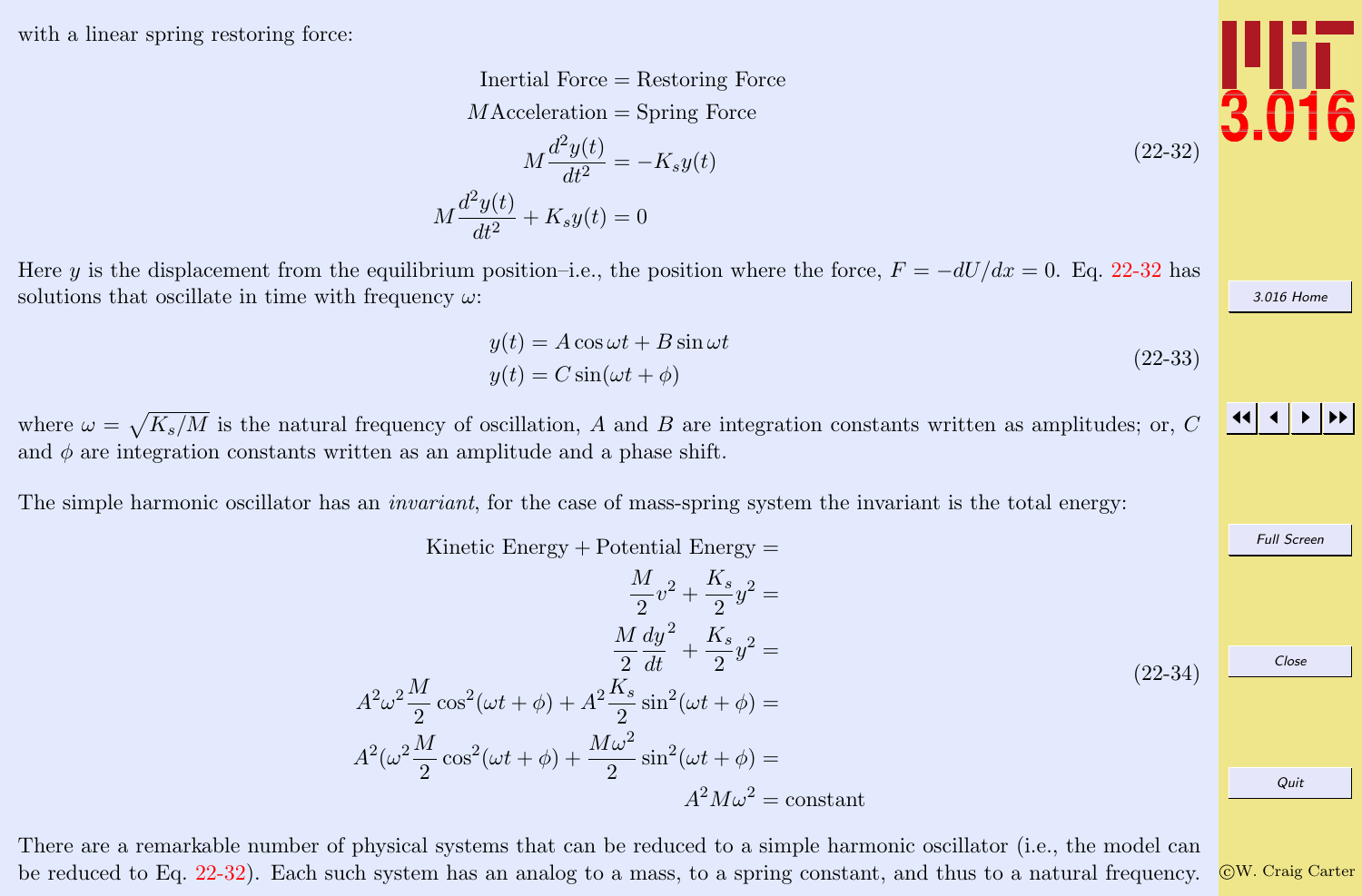<span id="page-24-0"></span>Furthermore, every such system will have an invariant that is an analog to the total energy—an in many cases the invariant will, in fact, be the total energy.

The advantage of reducing a physical model to a harmonic oscillator is that all of the physics follows from the simple harmonic oscillator.

Here are a few examples of systems that can be reduced to simple harmonic oscillators:

Pendulum By equating the rate of change of angular momentum equal to the torque, the equation for pendulum motion can be derived:

$$
MR^2\frac{d^2\theta}{dt^2} + MgR\sin\theta = 0\tag{22-35}
$$

for small-amplitude pendulum oscillations,  $\sin(\theta) \approx \theta$ , the equation is the same as a simple harmonic oscillator.

It is instructive to consider the invariant for the non-linear equation. Because

$$
\frac{d^2\theta}{dt^2} = \frac{d\theta}{dt} \left(\frac{d\frac{d\theta}{dt}}{d\theta}\right) \tag{22-36}
$$

Eq. 22-35 can be written as:

 $MR^2\frac{d\theta}{dt}\left(\frac{d\frac{d\theta}{dt}}{d\theta}\right)$ dt  $\frac{d\frac{d\theta}{dt}}{d\theta}\bigg) + MgR\sin(\theta) = 0$ (22-37)

$$
\frac{d}{d\theta} \left[ \frac{MR^2}{2} \left( \frac{d\theta}{dt} \right)^2 - MgR \cos(\theta) \right] = 0 \tag{22-38}
$$

which can be integrated with respect to  $\theta$ :

$$
\frac{MR^2}{2} \left(\frac{d\theta}{dt}\right)^2 - MgR\cos(\theta) = \text{constant} \tag{22-39}
$$

This equation will be used as a level-set equation to visualize pendulum motion.

c W. Craig Carter

Quit



[3.016 Home](http://pruffle.mit.edu/3.016-2012/)

JJ J I II

Full Screen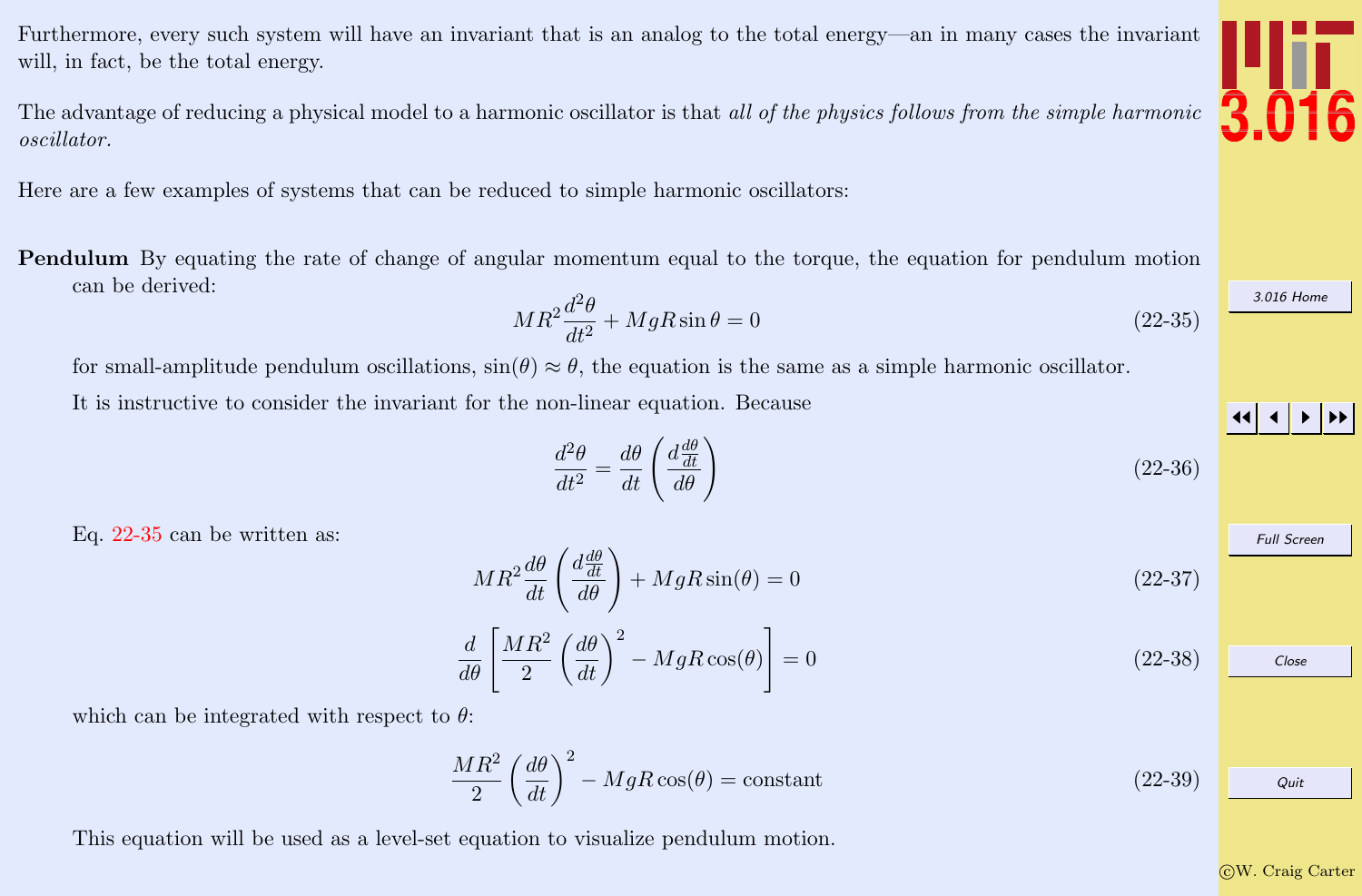<span id="page-25-0"></span>Buoyant Object Consider a buoyant object that is slightly displaced from its equilibrium floating position. The force (downwards) due to gravity of the buoy is  $\rho_{bouy}gV_{bouy}$  The force (upwards) according to Archimedes is  $\rho_{water}gV_{sub}$  where  $V_{sub}$  is the volume of the buoy that is submerged. The equilibrium position must satisfy  $V_{sub-eq}/V_{bouy} = \rho_{bouy}/\rho_{water}$ .

If the buoy is slightly perturbed at equilibrium by an amount  $\delta x$  the force is:

$$
F = \rho_{water} g (V_{sub-eq} + \delta x A_o) - \rho_{buoy} g V_{buoy}
$$
  
\n
$$
F = \rho_{water} g \delta x A_o
$$
\n(22-40)

where  $A<sub>o</sub>$  is the cross-sectional area at the equilibrium position. Newton's equation of motion for the buoy is:

$$
M_{buoy} \frac{d^2y}{dt^2} - \rho_{water} g A_o y = 0 \tag{22-41}
$$

so the characteristic frequency of the buoy is  $\omega = \sqrt{\rho_{water} g A_o / M_{bouy}}$ .

Single Electron Wave-function The one-dimensional Schrödinger equation is:

$$
\frac{d^2\psi}{dx^2} + \frac{2m}{\hbar^2} \left( E - U(x) \right) \psi = 0 \tag{22-42}
$$

where  $U(x)$  is the potential energy at a position x. If  $U(x)$  is constant as in a free electron in a box, then the onedimensional wave equation reduces to a simple harmonic oscillator.

In summation, just about any system that oscillates about an equilibrium state can be reduced to a harmonic oscillator.

Quit



JJ J I II

Full Screen

[3.016 Home](http://pruffle.mit.edu/3.016-2012/)

Close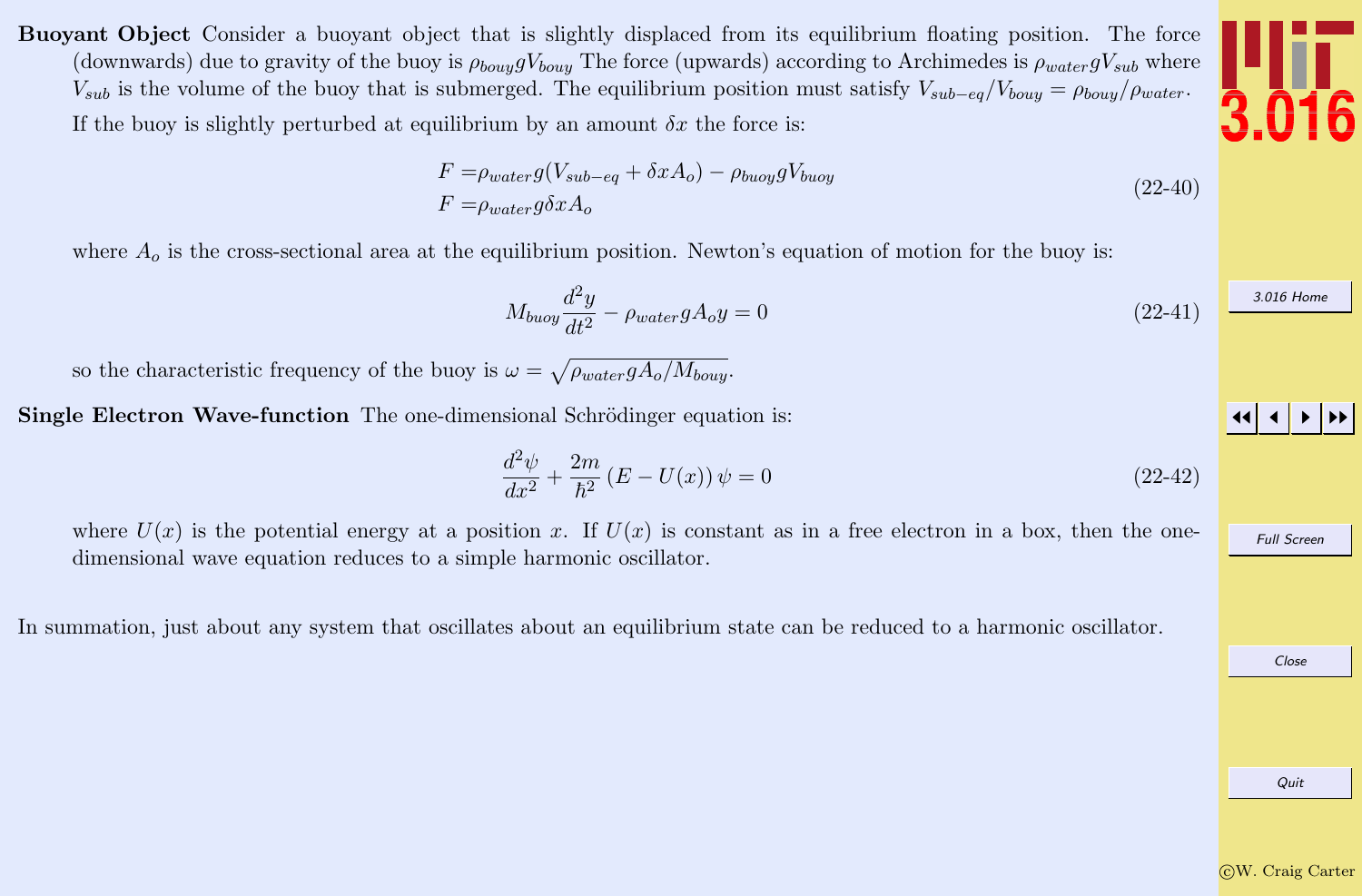## Index

 $/$   $.$  ,  $286$  $11., 286$  $11., 286$  $/$  ; ,  $286$ :> , [286](#page-4-0) \$Assumptions, [292](#page-10-0) autonomous systems, [304](#page-22-0) brachiostone, [295](#page-13-0) brachistochrone, [295](#page-13-0) Brakkes' Chrone, [295](#page-13-0) Chop , [302](#page-20-0) Condition, [286](#page-4-0) ConstantRule , [286](#page-4-0) DampedHOAssumptions , [288](#page-6-0) damping factors, [304](#page-22-0) differential operators, [282](#page-0-0) Dirac delta function Fourier transforms, [285](#page-3-0) DistanceExtremalCondition , [300](#page-18-0) DistanceIntegrand , [300](#page-18-0)  ${\tt Districtbute},\,286$  ${\tt Districtbute},\,286$ DistributeRule , [286](#page-4-0) DSolve , [288](#page-6-0) , [300](#page-18-0)

eigenfunction, [283](#page-1-0) eigenvalue of an operator, [283](#page-1-0) electrical circuits as harmonic oscillators, [303](#page-21-0) Euler equation, [298](#page-16-0) EulerEquations,  $300$ Example function ConstantRule, [286](#page-4-0) DampedHOAssumptions, [288](#page-6-0) DistanceExtremalCondition, [300](#page-18-0) DistanceIntegrand, [300](#page-18-0) DistributeRule, [286](#page-4-0) GeodesicExact, [294](#page-12-0) TheSurface, [292](#page-10-0) TimeIntegrand, [301](#page-19-0) extremal functions, [289](#page-7-0)

fermata, [295](#page-13-0) Fermatic, [295](#page-13-0) FindMinimum,  $293$ forces in harmonic oscillator model, [305](#page-23-0) Fourier transform as a linear operator, [284](#page-2-0) as a method to solve ODEs, [284](#page-2-0)  $\texttt{FourierTransform},\, 286,\, 287$  $\texttt{FourierTransform},\, 286,\, 287$  $\texttt{FourierTransform},\, 286,\, 287$  $\texttt{FourierTransform},\, 286,\, 287$  $^{\circ}$ FreeQ,  $286$ frequency harmonic oscillator, [305](#page-23-0) FullSimplify , [288](#page-6-0) functionals, [289](#page-7-0) functions of functions, [289](#page-7-0)



[3.016 Home](http://pruffle.mit.edu/3.016-2012/)

| <b>Full Screen</b> |
|--------------------|
|                    |
|                    |
| Close              |
|                    |
|                    |
| Quit               |
|                    |

c W. Craig Carter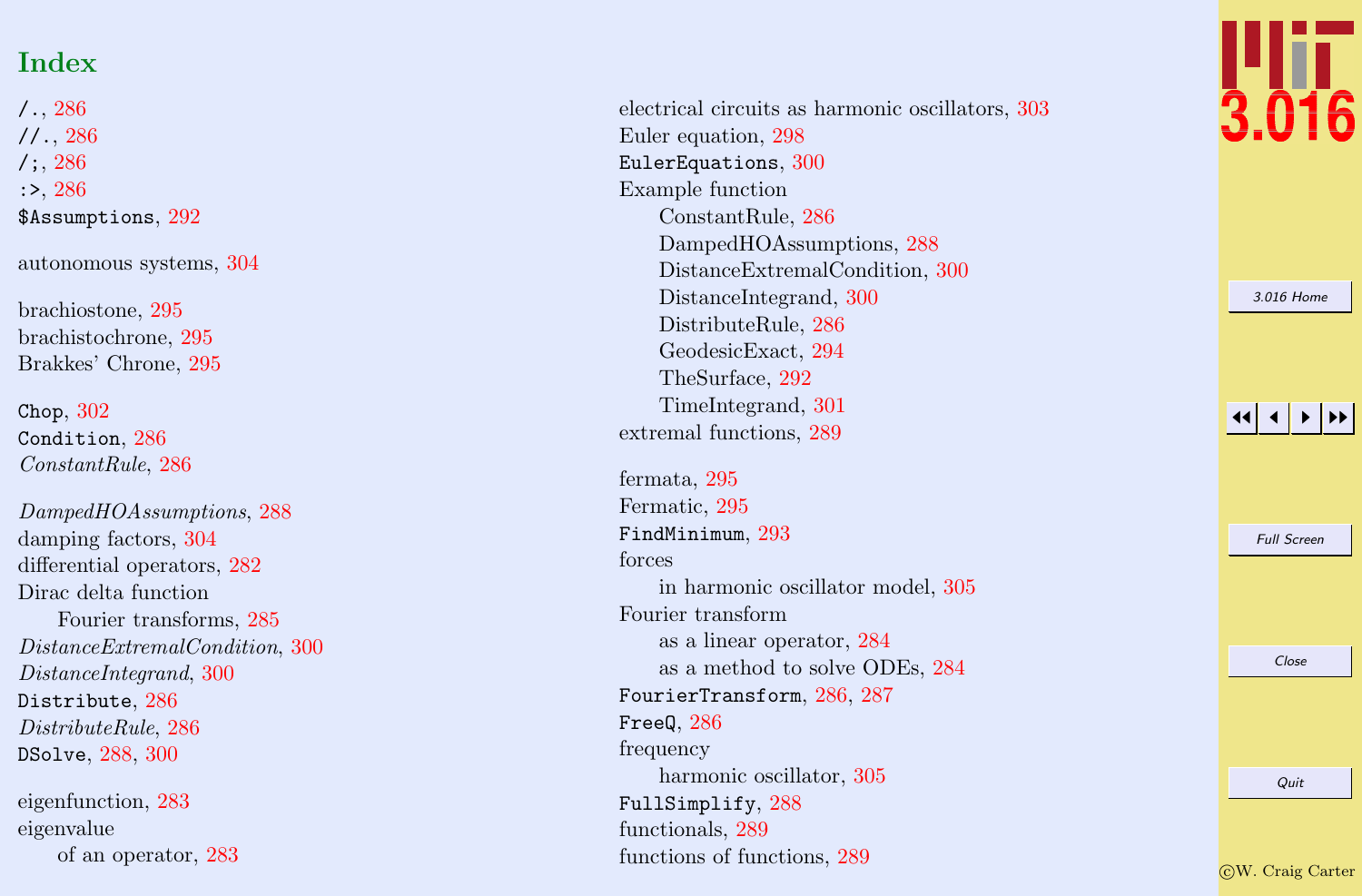geodesic, [289](#page-7-0) GeodesicExact , [294](#page-12-0) harmonic oscillator buoys, [306](#page-24-0) damped forced ODE, [284](#page-2-0) force interpretation, [287](#page-5-0) Fourier transform of, [287](#page-5-0) pendulum, [306](#page-24-0) single electron wave function, [307](#page-25-0) solutions using Fourier transforms, [284](#page-2-0) harmonic oscillators, [303](#page-21-0) instances in different physical phenomena, [303](#page-21-0)

Integrate , [292](#page-10-0) invariant in harmonic oscillator, [305](#page-23-0) inverse Fourier transform, [285](#page-3-0) InverseFourierTransform , [288](#page-6-0)

Ken Brakke, [295](#page-13-0)

l2-norm, [297](#page-15-0) length minimizing path geodesic, [289](#page-7-0) linear operators defining rules for, [286](#page-4-0) linear transformations defining rules for, [286](#page-4-0)

 $\texttt{Manipulate},\,292$  $\texttt{Manipulate},\,292$ Mathematica function /., [286](#page-4-0)

//., [286](#page-4-0)  $/$ ;, [286](#page-4-0) :¿, [286](#page-4-0) Chop, [302](#page-20-0) Condition, [286](#page-4-0) DSolve, [288](#page-6-0) , [300](#page-18-0) Distribute, [286](#page-4-0) EulerEquations, [300](#page-18-0) FindMinimum, [293](#page-11-0) FourierTransform, [286](#page-4-0) , [287](#page-5-0) FreeQ, [286](#page-4-0) FullSimplify, [288](#page-6-0) Integrate, [292](#page-10-0) InverseFourierTransform, [288](#page-6-0) Manipulate, [292](#page-10-0) MemberQ, [286](#page-4-0) NDSolve, [301](#page-19-0) ReplaceAll, [286](#page-4-0) ReplaceRepeated, [286](#page-4-0) RuleDelayed, [286](#page-4-0) Simplify, [292](#page-10-0) Solve, [288](#page-6-0) , [292](#page-10-0) VariationalD, [300](#page-18-0) \$Assumptions, [292](#page-10-0) Mathematica package VariationalMethods, [300](#page-18-0) Member $\mathtt{Q},\,286$  $\mathtt{Q},\,286$ MiniFermatizoid, [295](#page-13-0)

NDSolve , [301](#page-19-0) NIntegrate equivalence to N and Integrate, [302](#page-20-0)



| 3.016 Home         |
|--------------------|
|                    |
|                    |
|                    |
|                    |
|                    |
|                    |
|                    |
| <b>Full Screen</b> |
|                    |
|                    |
|                    |
| Close              |
|                    |
|                    |
|                    |
| Quit               |
|                    |
|                    |

c W. Craig Carter